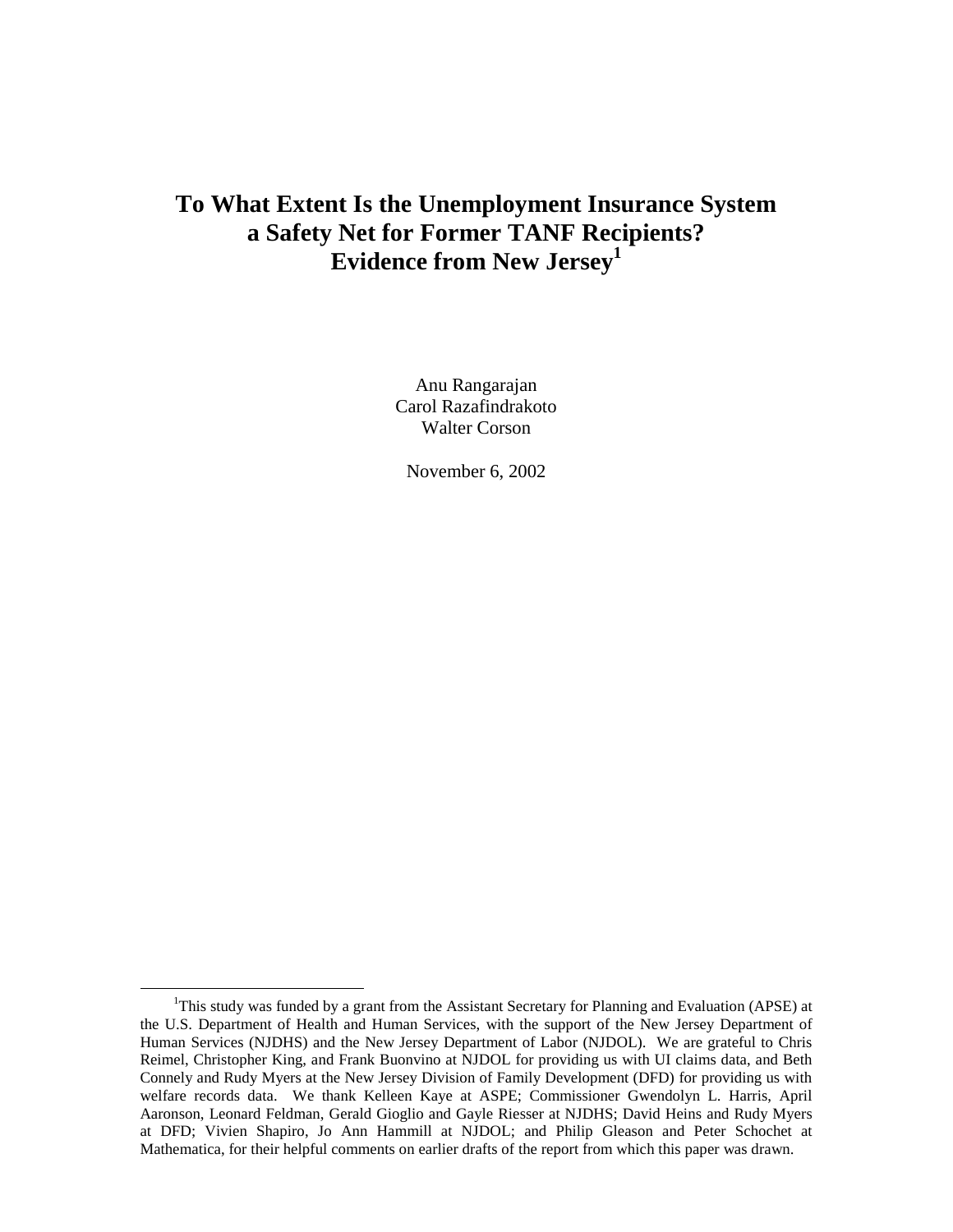#### **TO WHAT EXTENT IS THE UNEMPLOYMENT INSURANCE SYSTEM A SAFETY NET FOR FORMER TANF RECIPIENTS? EVIDENCE FROM NEW JERSEY**

#### **A. INTRODUCTION**

Major welfare reform legislation and a strong economy have led to dramatic declines in welfare caseloads during the mid- and late-1990s, with many recipients leaving welfare and finding employment. Studies tracking the status of welfare leavers find that nearly two-thirds of those who leave welfare are employed around the time of exit. However, studies also show that many who find employment cycle in and out of jobs and have a difficult time holding sustained employment (Acs and Loprest 2001; and Rangarajan 1996). For some people, job mobility may be expected as they try to find better jobs matches and follow a career path they have defined for themselves. For others, especially those with weak skills and little prior work experience, cycling in and out of employment may be inevitable, as they make an effort to transition out of welfare and into work.

The role of the safety nets available to welfare recipients who exit welfare and find jobs has gained attention in the past several years in the context of a time-limited welfare system. The recent economic slowdown has also highlighted questions about whether former welfare recipients have broken the cycle of dependency, and whether they have been mainstreamed into the labor force, enabling them to use the same social insurance programs available to other workers in case of job loss. An important question is whether the Unemployment Insurance (UI) system, the primary safety net for working individuals who lose jobs, adequately addresses the needs of former recipients who have left welfare and found work. It is also important to learn how this safety net can be improved for low-income workers.

This study uses data from New Jersey to examine the extent to which former TANF recipients who leave welfare and find jobs are potentially eligible for UI in case of job loss. In particular, it asks, what is their rate of monetary eligibility, and how does this rate change over time? How are nonmonetary factors likely to affect eligibility? What benefit amounts are these individuals likely to be eligible for? How sensitive are UI monetary eligibility rates to varying program parameters? Finally, how many former TANF recipients who found jobs and eventually lost jobs actually file UI claims and receive payments?

In the next section, we provide a brief description of the UI program. This is followed in Section C by a discussion of how the UI program may affect low-wage workers and former welfare recipients. Section D describes the sample and data used in this study, and Section E contains the key findings. Section F provides a conclusion.

#### **B. THE UI PROGRAM: COMPLEX AND VARYING BY STATE**

The UI program, the largest worker protection or insurance program for job loss, was designed to help cushion the impact of an economic downturn, and to provide temporary wage replacement for workers who have been laid off. It is not means tested, and it is available to all workers. In most states, benefits are financed by employer taxes, and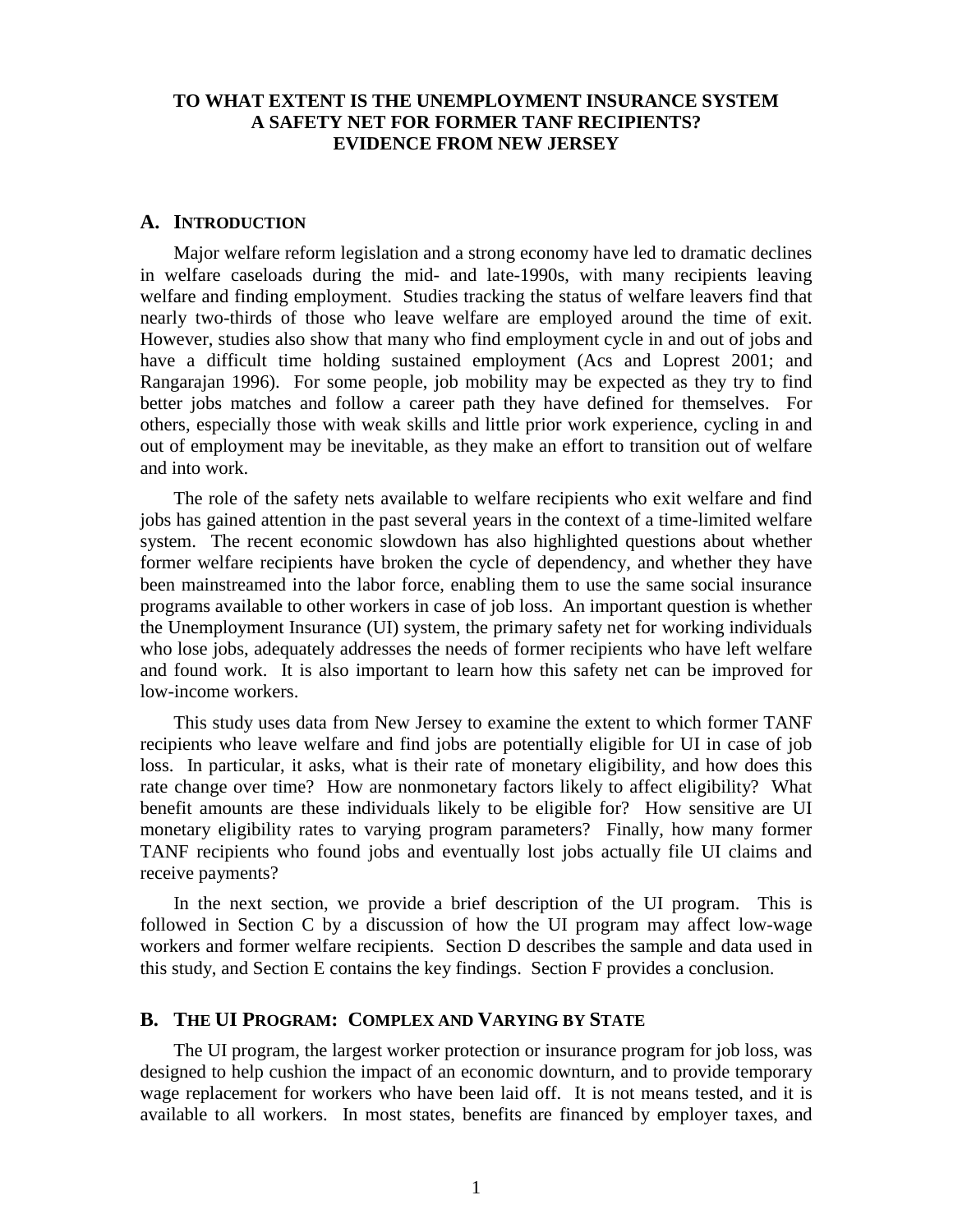firms are required to contribute to an unemployment fund, with the amount of their contribution based on some percentage of each worker's wage. To encourage greater stability in employment, and to create a financial disincentive to employers to lay off workers, firms whose workers frequently draw from the fund are charged a higher rate.

UI program eligibility rules and payment rates are complex and vary by state (Table 1). Three factors determine an individual's UI eligibility: (1) the length of employment and wage history (monetary eligibility), (2) reason for job separation (nonmonetary eligibility), and (3) availability for work (nonmonetary eligibility). In general, people can receive UI benefits that partially replace their wages if they have worked for a minimum period of time and have had a minimum level of earnings, have lost their jobs through no fault of their own, and are able to and are available for work.

In most states, to be eligible for UI, the individual must have earned more than a specified amount over a one-year "base" period, frequently defined as the first four of the last five completed calendar quarters. This minimum earnings requirement in 2001 ranged from \$130 in Hawaii to \$3,400 in North Carolina. Most states also require individuals to have worked during at least two of the base period's quarters, and to have had a minimum amount of earnings during at least one of the two quarters, set as some percentage of the minimum earnings required over the base period.

|                                                | TABLE 1                                                                                                                                                                                                                                                                                                                                                                                                                                |
|------------------------------------------------|----------------------------------------------------------------------------------------------------------------------------------------------------------------------------------------------------------------------------------------------------------------------------------------------------------------------------------------------------------------------------------------------------------------------------------------|
|                                                | <b>HOW UI PROGRAMS VARY ACROSS STATES</b>                                                                                                                                                                                                                                                                                                                                                                                              |
| <b>Qualifying Wages</b>                        | Most states require claimants to have earned a minimum amount during the<br>year before the claim (the "base period"), and to have earnings during at<br>least two calendar quarters. Most states have a high-quarter earnings<br>requirement. A few states also require claimants to work a minimum<br>number of weeks or hours. The minimum base-period earnings required to<br>qualify for UI ranged from \$130 to \$3,400 in 2001. |
| Reason for Job Separation                      | Workers who are laid off or otherwise leave a job involuntarily are<br>generally eligible. Those fired for misconduct may not be eligible; those<br>who voluntarily leave a job without good cause are not eligible. Definitions<br>of misconduct and good cause vary among states. In most states, good<br>cause includes only employment-related reasons; personal reasons<br>generally are not acceptable.                          |
| <b>Benefit Levels</b><br>Weekly benefit amount | The weekly benefit amount (WBA) ranges from 40 to 60 percent of average<br>weekly wages. It typically is set equal to 50 percent of the average weekly<br>wage in the high quarter, up to a maximum. Twelve states have dependent<br>allowances. Maximum WBAs ranged from \$190 to \$477 (excluding<br>dependent allowance) in 2001.                                                                                                   |
| Potential duration (weeks)                     | Weeks of potential duration, typically based on base-period earnings or<br>weeks worked, range from 4 to 30 weeks. Most states have a 26-week<br>maximum.                                                                                                                                                                                                                                                                              |
| <b>Continued Eligibility</b>                   | Most states require claimants to be able and available to work, and to seek<br>full-time work during each week that a benefit is claimed. About 20 states<br>allow part-time workers to receive benefits.                                                                                                                                                                                                                              |
| Recipiency Rate                                | Recipiency rates (the percentage of the unemployed claiming UI) vary from<br>less than 20 percent to more than 50 percent. The average recipiency rate<br>in 2000 was 38 percent.                                                                                                                                                                                                                                                      |

Source: Comparison of State Unemployment Insurance Law (U.S. Department of Labor 2001) and chart book of UI data on USDOL website http://ows.doleta.gov/unemploy/content/chartbook/home.asp.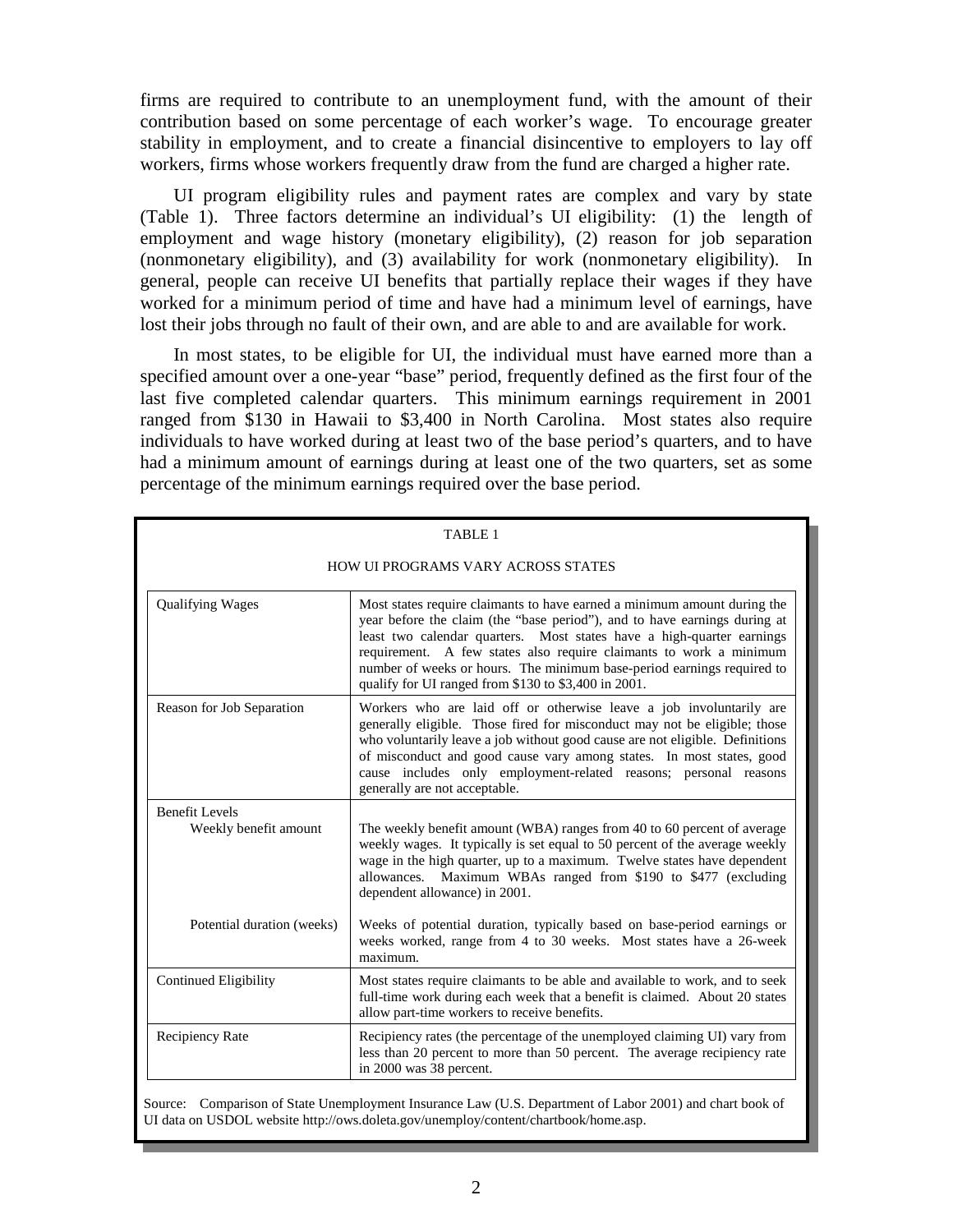Workers who leave their jobs voluntarily without good cause or are fired for misconduct are not eligible for UI. States define good cause and misconduct differently, generally in fairly specific ways. As a result most workers who quit their jobs are not eligible for UI and most who are fired are eligible since the reasons do not meet the specific criteria for good cause or misconduct respectively. States impose disqualifications that are for either a fixed number of weeks or until the claimant becomes reemployed. Hence in some circumstances claimants who are disqualified collect benefits eventually either after a waiting period or after a subsequent job separation. Most states also require claimants to actively seek full-time work while they are receiving benefits. Benefit levels vary widely by state but typically are 40 to 60 percent of average weekly wages, up to a maximum. Maximum payments range from a low of around \$200 per week in Louisiana and Mississippi to a high of around \$450 per week in Massachusetts.

New Jersey's UI rules make the state somewhat more restrictive with respect to monetary eligibility, but somewhat less restrictive with respect to nonmonetary eligibility than other states. New Jersey requires workers to have minimum earnings of \$2,060 during the base period. In addition, individuals must have worked for at least 20 weeks during that time. Its 20-week work requirement and a minimum earnings requirement of \$2,060 that is higher than that of the median state (\$1,600) makes New Jersey's monetary eligibility rules somewhat more restrictive than those in many other states. However, workers who have attained monetary eligibility can benefit from New Jersey's moregenerous nonmonetary disqualification rules. For example, workers in New Jersey who are fired for misconduct and are denied benefits in their initial claims are ineligible to receive benefits during a five-week waiting period, but then can start receiving benefits.<sup>2</sup> Most states do not allow these individuals to claim during their period of unemployment and further require workers to have covered work with a certain amount of earnings before they are eligible to reapply.

New Jersey's benefit formula is also relatively generous. In 2001, weekly benefits were 60 percent of the base period's average weekly wages, up to a maximum weekly benefit amount of \$446. This maximum was the fourth highest among all states in that year. Potential duration in New Jersey is set at 75 percent of weeks worked over the base period, up to a maximum of 26 weeks.

#### **C. UI AND LOW-WAGE WORKERS**

The UI system was created in 1935 in response to effects of the Great Depression, when millions of men lost their jobs. At that time, most of the labor force consisted of men who were employed full time in the manufacturing or trade sector, and who typically had stable labor force attachment.

The labor force has changed a great deal since then. During the past several decades, for example, more women have joined the labor force. Women are more likely than men to work part time and to move in and out of the labor force, as they try to balance work and family life. Nontraditional work arrangements, such as work obtained through temporary agencies and part-time work, have increased as well. Finally, as a fraction of

 <sup>2</sup>  $2$ Those fired for gross misconduct (which is rare) always are ineligible during the claim year.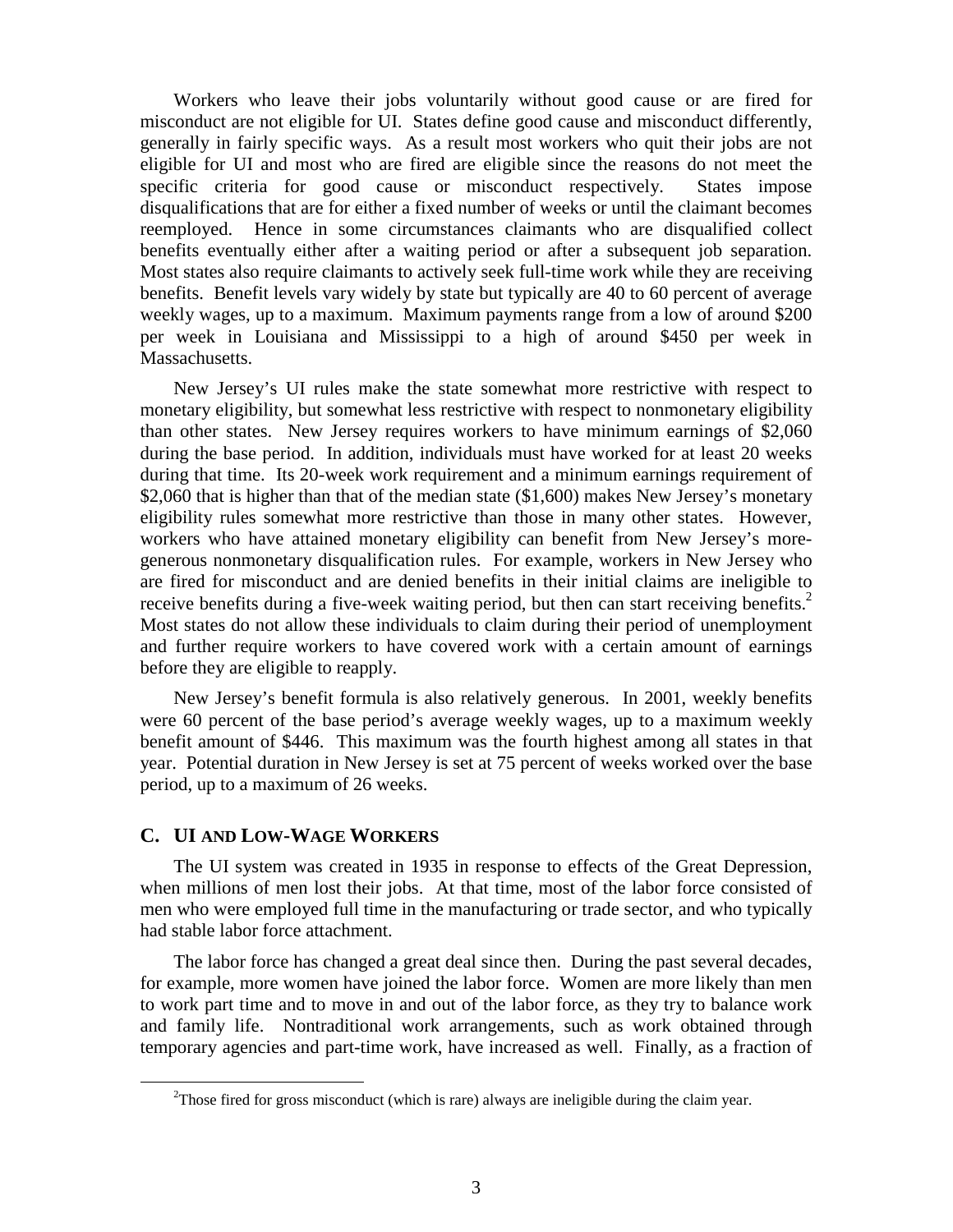all jobs, the proportion of jobs in the service sector has increased Service sector jobs usually have lower wages and higher turnover than do manufacturing jobs.

Some policymakers and researchers believe that the eligibility rules of the UI program make it less accessible to low-wage, entry-level workers, especially former welfare recipients who move in and out of the labor force and often do not have a stable employment history. The UI rules could place low-wage workers, particularly TANF recipients, at a disadvantage in any of three ways. First, earnings requirements mean that, relative to their higher-wage counterparts, low-wage workers must work more hours to qualify. For example, if a state requires a person to have earned \$3,000 during the base year, someone earning \$6 per hour and working 40 hours per week would have to work 12.5 weeks to qualify. In contrast, someone working 40 hours per week but earning \$10 per hour would be able to qualify within 7.5 weeks. In addition, more low-wage workers than higher-wage workers who work during the base period are likely to be ineligible because their earnings may remain below the minimum requirements. Second, former welfare recipients are single parents who are responsible for the care of young children, often with no other supportive adult in the household. Because these women may have child care or other family needs that lead them to quit their jobs, they will be ineligible for UI in many states. Third, for the same reasons, many of these individuals may seek only part-time work, also making them ineligible in many states.

In fact, studies based on the period preceding the Temporary Assistance for Needy Families (TANF) program have found that former recipients who exit welfare and find work have fairly low rates of UI eligibility. For example, Vroman (1998) suggests that only about 20 percent of former welfare recipients are likely to be eligible for UI, and Kaye (1997), using the National Longitudinal Study on Youth, estimates as an upper bound that one-third are likely to have monetary eligibility about six quarters after exiting welfare. Similarly, the U.S. General Accounting Office (2000) finds that low-wage workers are considerably less likely than higher-wage workers to qualify for UI benefits.

These studies are based on data pertaining to the period preceding passage of PRWORA, rather than on an examination of the employment experiences of recent recipients. However, it is likely that the combination of welfare reform's work incentives and a strong economy may have led former recipients who find jobs to have more stable employment and, consequently, to increase their likelihood of becoming eligible for UI in more recent times. Researchers have only now begun to examine the extent to which the UI program is likely to cover welfare recipients who have worked under the new welfare rules and during a period of strong economic conditions (Kaye 2001; Decker et al. 2001; Holzer 2000; and Boushey and Wenger 2002). Furthermore, policymakers have proposed reforms to the UI system to better accommodate the needs of the working poor (for example, allowing the use of more recent earnings in eligibility determination, allowing people seeking part-time work to qualify, having more generous nonmonetary eligibility related to reasons for job separation, and increasing benefit levels). However, few studies have been conducted to examine the sensitivity of UI eligibility to rule changes, or the degree to which former welfare recipients might benefit from such proposals. For example, if part-time workers have low wages, work intermittently, and do not qualify for UI because they are unable to meet the minimum earnings requirements, then by itself, a rule change that extends eligibility to those seeking parttime work may have only a modest effect on eligibility rates. It is thus important to learn which of the proposed reform changes are likely to have the largest effect among this population.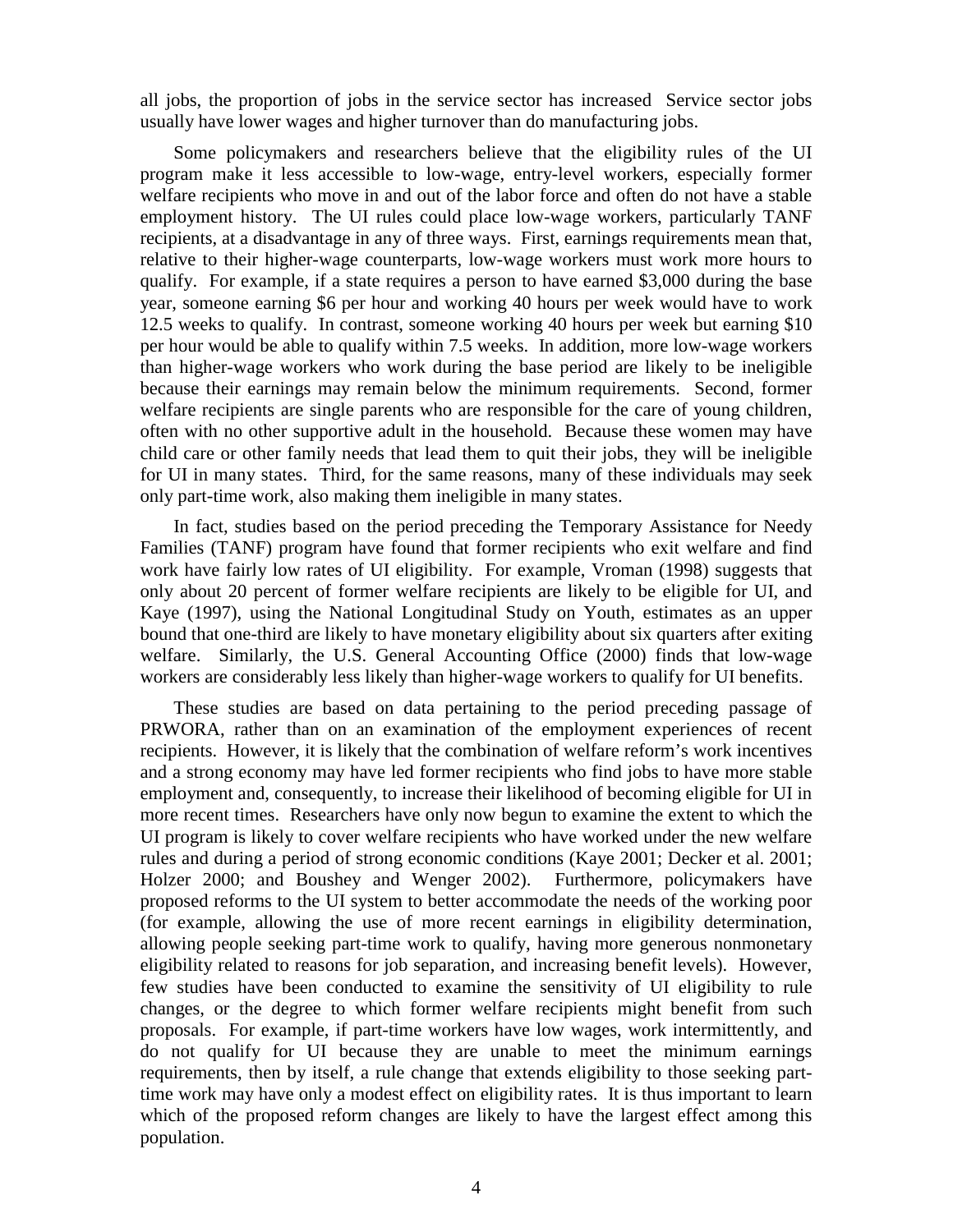## **D. STUDY DESIGN AND DATA**

This study, funded by the U.S. Department of Health and Human Services and the New Jersey Department of Human Services (NJDHS) and with the support of the New Jersey Department of Labor (NJDOL), examines the extent to which former welfare recipients are likely to be eligible for UI, and the extent to which former recipients who leave welfare and find work file UI claims. In particular, it examines such questions as: What is the rate of monetary UI eligibility among former welfare recipients who leave welfare and find work, and how does this rate change over time? How are nonmonetary factors likely to affect eligibility? For what benefit amounts are these individuals likely to be eligible? How sensitive are UI monetary eligibility rates to varying program parameters? How many former welfare recipients actually file UI claims and receive payments?

Our study of these and related questions is based on data from the Work First New Jersey (WFNJ) evaluation. The WFNJ evaluation is a comprehensive, five-year study, funded by NJDHS, which tracks a representative statewide sample of 2,000 welfare recipients who received TANF in New Jersey during the first 18 months under the new welfare rules, between July 1997 and December 1998. These recipients are being tracked through a series of five annual surveys, as well as through administrative records data. For this UI study, we examine the subset of welfare recipients who left TANF at any time before December 1999, and were employed around the time of TANF exit. We have data on employment and earnings for these individuals covering the two-year period after TANF exit. These data come from both the surveys conducted for the WFNJ study and from wage records filed with the UI system by employers. We also have administrative data on UI claims over the three-year period after TANF exit.<sup>3</sup> Wage records and UI claims data were provided by the New Jersey Department of Labor, and TANF administrative data by the Division of Family Development of NJDHS.

This study focuses on welfare recipients in New Jersey who exited the welfare rolls and became employed between the time of their WFNJ entry and December 1999. We focused on recipients who left the rolls *and held jobs around the time of exit* because the primary intent of the UI program is to provide support for *workers* in case of job loss. Consistent with the definition used in most state TANF leaver studies, we considered a person to have exited the TANF rolls if he or she left TANF and remained off the rolls for two consecutive months. Again, consistent with the definitions used in earlier studies, a person is counted as having left welfare "for work" if he or she held a job at the time of TANF exit or within three months of TANF exit.<sup>4</sup> We have counted as employed both those who reported holding jobs in the surveys or had reported employment according to

 <sup>3</sup>  $3$ It should be noted that the two-year period after TANF exit was still a period of relatively strong economic conditions for most of those who left TANF and found work. It is possible that those who exit welfare in more recent times, and face weaker labor market conditions, may have different employment experiences, and consequently, potential eligibility for UI.

<sup>4</sup> In this report, we often use the term *left welfare for* work to refer to those who left welfare and held a job around the three-month window of TANF exit. Using a narrower definition and examining only those who were employed during the first month after TANF exit does not affect our findings. Furthermore, our sample includes all those who left welfare and were employed, regardless of whether they found employment on their own or were assisted by a state employment service agency in finding a job.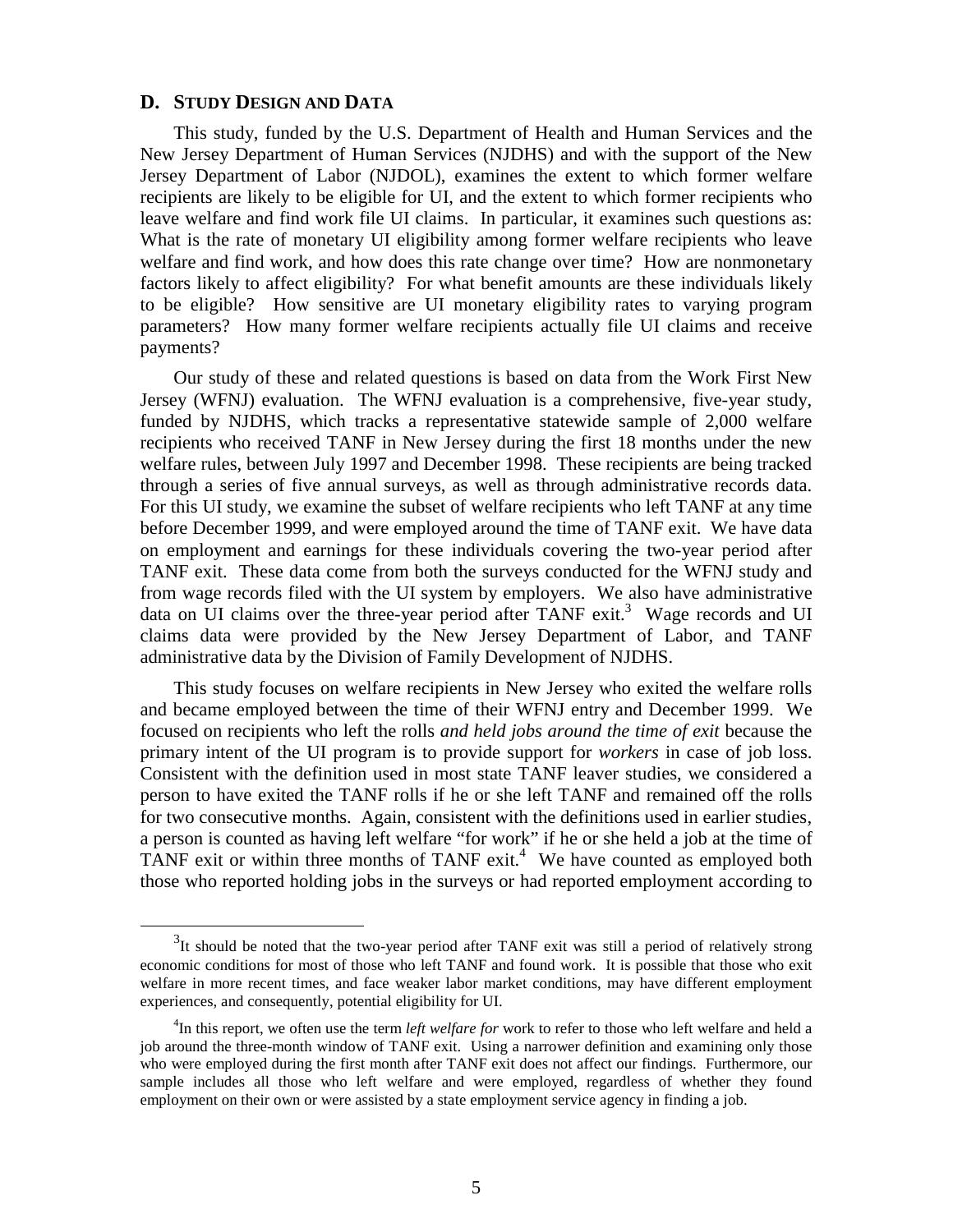administrative data, both to try to capture jobs that are not reported to the wage records system, and to allow for survey recall error and nonresponse.<sup>5</sup>

Of the original sample of 2,000, slightly more than half (1,016 recipients) had exited TANF for work and thus form the core sample for the analysis (Figure 1). $<sup>6</sup>$  Another</sup> quarter (451 recipients) had exited welfare but had not found jobs within three months of TANF exit.7

Much of the analysis in our study focuses on determining *potential* monetary eligibility for UI, and we examine the extent to which former welfare recipients would have monetary eligibility for UI if they were to experience a qualifying job separation (a job separation occurring through no fault of their own), and if they were available for full-time work.<sup>8</sup> Because nonmonetary factors, such as the reason for job separation,



Sixty-one percent of those who exited TANF for work had employment reported in both surveys and wage records data. Twenty-seven percent had jobs reported according to the wage records data only, and 11 percent had jobs reported according to the survey data only.

 ${}^{6}$ We exclude from our analysis the 10 percent of the sample members (197 individuals) who reported living out of state in any of the three surveys, as we do not have wage records data from their state of residence and are unable to compute their UI monetary eligibility.

<sup>7</sup>Appendix Table 1 contains data on the characteristics of the sample members, and Appendix Table 2 describes their job characteristics.

<sup>8</sup>In estimating eligibility, we use New Jersey's UI program rules. Relative to other states, New Jersey's rule makes the state somewhat more restrictive with respect to monetary eligibility, but somewhat less restrictive with respect to nonmonetary eligibility and payments.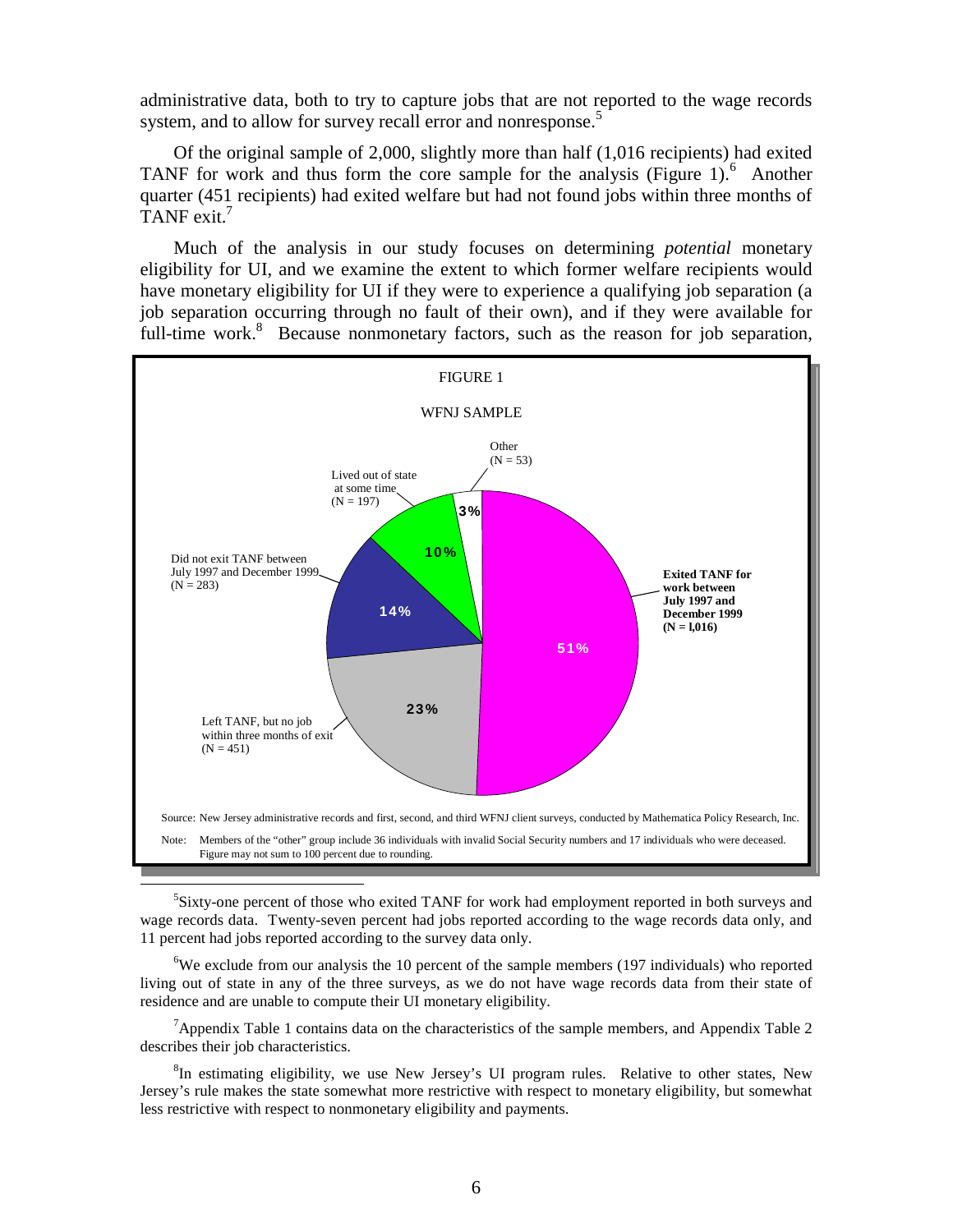might be important for this population, we use our survey data to examine the reasons for job loss reported by those who had experienced a job separation of at least one month. Using survey data, we also examine the prevalence of part-time work for this population. Finally, we use claims data to examine the prevalence of filing claims among this former TANF population and the characteristics of these claims.

## **E. KEY FINDINGS**

### **1. Potential Monetary and Nonmonetary UI Eligibility**

The main study findings relate to the extent to which former TANF recipients who find employment potentially have eligibility for UI indicate that:

# • *Nearly three out of four TANF recipients who exited welfare and found employment would potentially have attained UI monetary eligibility at some point during the two-year period after TANF exit.*

Overall, three out of four of those who left TANF for work are estimated to attain monetary eligibility for UI at some point during the two-year period after TANF exit (Figure 2). Most of those who are estimated to attain monetary eligibility do so during the first year after TANF exit. First-time monetary eligibility increases rapidly during the first three quarters after TANF exit, subsequently growing at a much more modest pace between quarters 4 and 8 after exit. The number likely to attain monetary eligibility is higher than those found in previous studies of welfare recipients' monetary eligibility

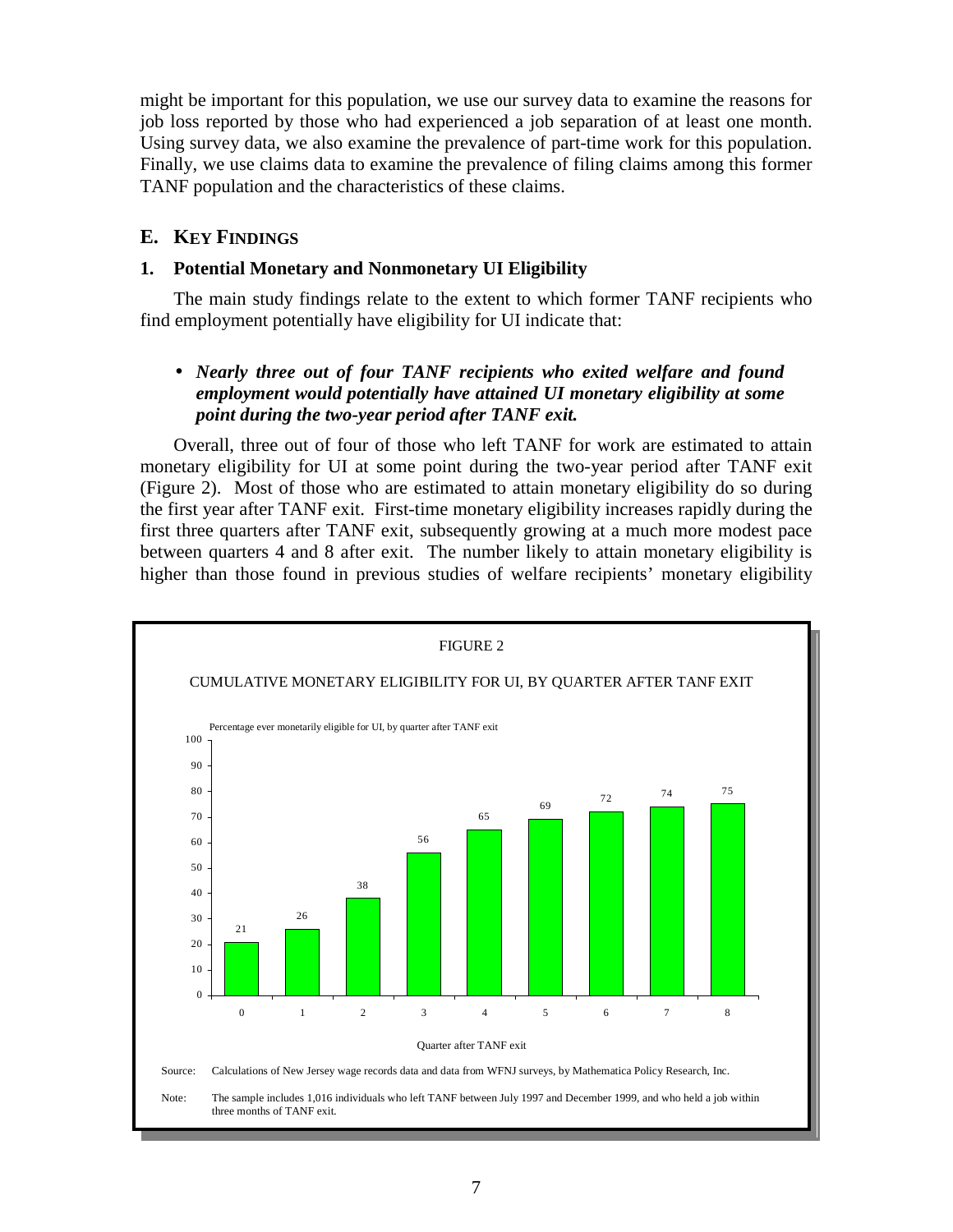(Vroman 1998; and Kaye 1997). The higher number is likely a function of the higher earnings and more stable employment patterns among welfare recipients in recent times, which have been driven by welfare reform's strong emphasis on work and the strong economic conditions that prevailed during this period.

A modest fraction of those who potentially would have attained monetary eligibility for UI also would have lost their eligibility at some point during the study period. About one in four TANF recipients who exited for work and who became eligible during the first year after exit lost their eligibility during the second year after exit. As we will show, monetary ineligibility is driven largely by these workers, as well as by their pattern of intermittent employment.

### • *UI monetary eligibility levels increased steadily over time as individuals gained work experience and built up the earnings required to qualify for UI.*

After increasing steadily during the first three quarters after TANF exit, potential UI monetary eligibility rates reached nearly 60 percent by the fourth quarter after exit (Figure 3). Thereafter, potential monetary eligibility rates stabilized at around 55 to 60 percent during each quarter of the second year after exit. (When we examined UI monetary eligibility over a longer period by restricting the sample, we found that quarterly rates of potential UI monetary eligibility remained between 55 and 60 percent during the third year after TANF exit.)

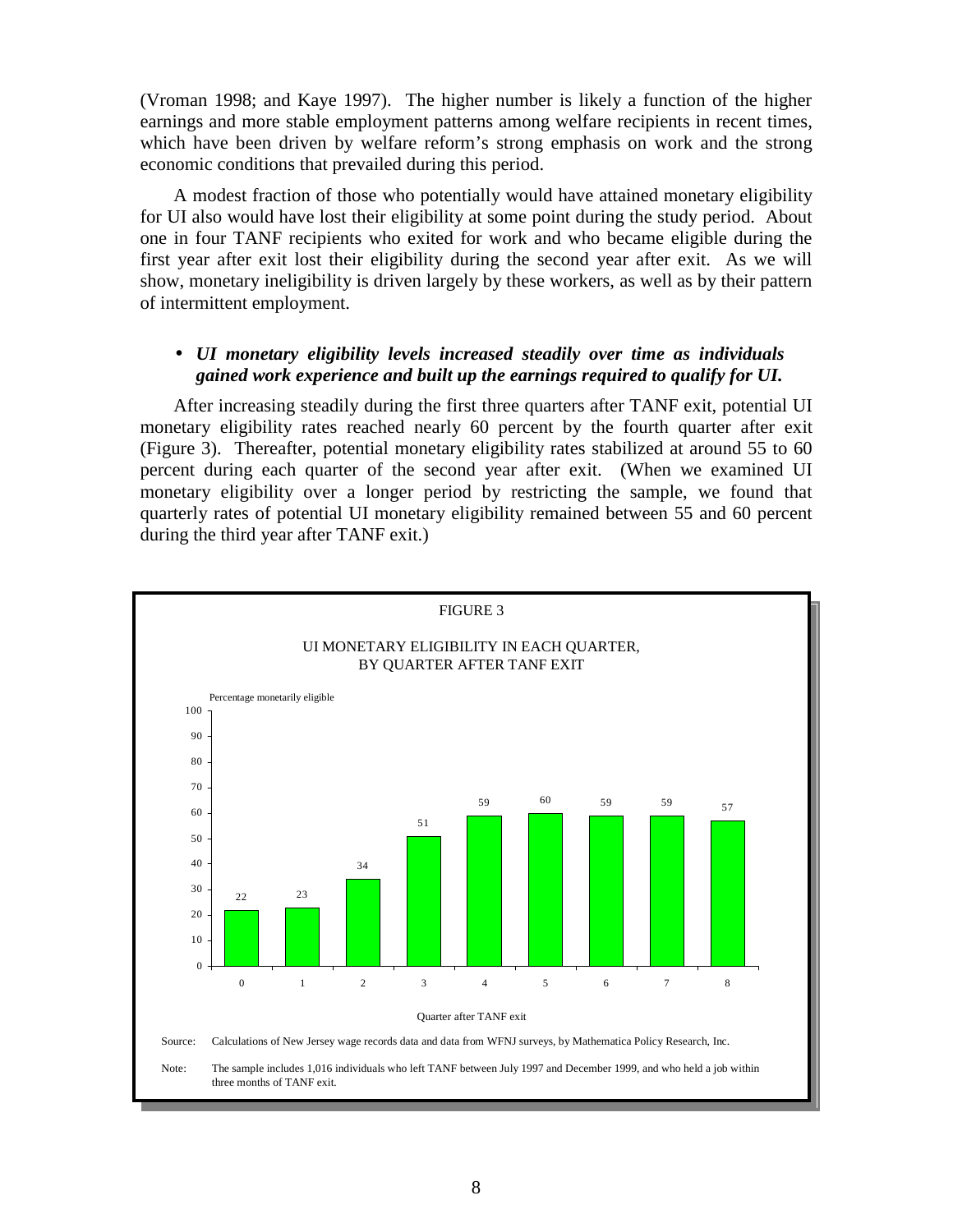### • *The majority (two-thirds) of those who would be monetarily ineligible were ineligible because their earnings during the base period were too low to allow them to qualify.*

The middle panel in Figure 4 shows the fraction of individuals who had earnings during the base period but did not have monetary eligibility for UI. If we examine quarter 8, for example, we see that 29 percent of former TANF recipients were monetarily ineligible but had some earnings in the base period. (This group represents about two-thirds of those who did not attain potential monetary eligibility). These individuals had low earnings, and many had worked intermittently, precluding their potential UI monetary eligibility. For example, around 30 percent had covered employment in only one quarter during the base period, and another 30 percent had covered employment in only two quarters. Fewer than 10 percent had worked in all four quarters during the base period. The population's high prevalence of intermittent employment suggests that job retention services are likely to be important in promoting stable employment for these job cyclers.<sup>9</sup>



 <sup>9</sup> <sup>9</sup>Interestingly, some individuals had earnings that would have qualified them, but they did not have the required amount of employment during the base period. A small faction of these individuals would have qualified if the rule of earnings in more than one quarter had been used, as opposed to the 20-weeksworked rule used in New Jersey.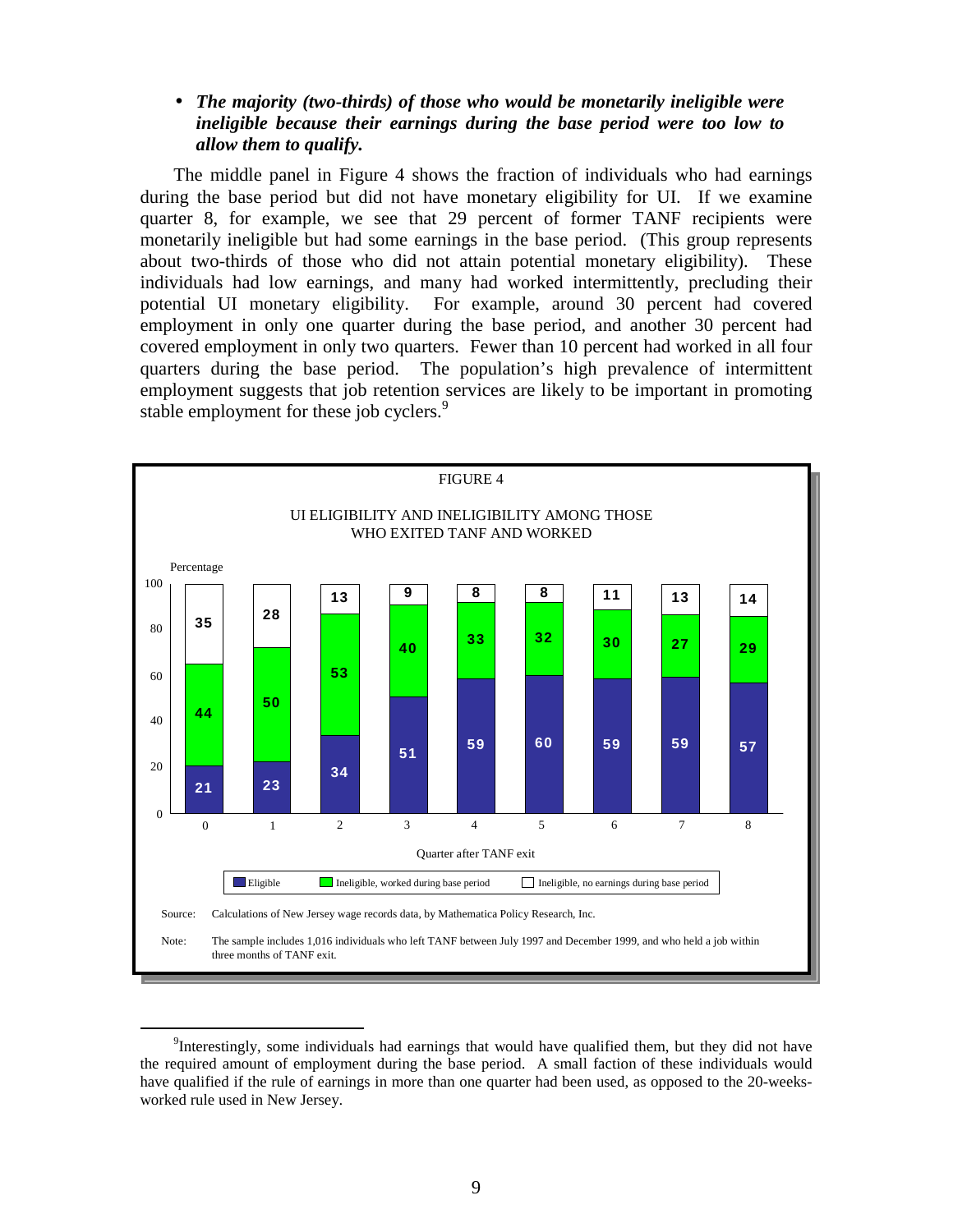#### • *Nonmonetary factors, especially the high rates of voluntary quits, are likely to reduce the fraction that may be able to collect benefits in case of job loss.*

Data from the survey on reasons for job separation (and the prevalence of part-time work) suggest that as many as 60 percent of former welfare recipients who would have attained monetary eligibility may be disqualified because of a nonmonetary reason. Sample members who had experienced job separations were asked to report, in the surveys, the reasons for their job loss. Forty-four percent reported that they had quit their jobs, about 40 percent were laid off or had held temporary jobs that ended, and 16 percent were fired (Figure 5). These rates of job quits are more than twice as high as rates of quitting nationally, suggesting that many in this population who experience a job separation may be ineligible on nonmonetary grounds. One caveat to bear in mind is that our data on reasons for job separation are based on a period of relatively strong economic conditions; fewer people might voluntarily quit their jobs when economic conditions are weaker.

We also used data from the surveys to examine the hours that former recipients worked in their current or most recent jobs; we then used these hours as a proxy for the usual hours that an individual might like to work. Based on this analysis, we found that slightly more than one in four sample members who left welfare for work had worked (or were working) in part-time jobs (Figure 6). If we assume that these individuals would be available to work for only the same number of hours in case of job loss, then they could

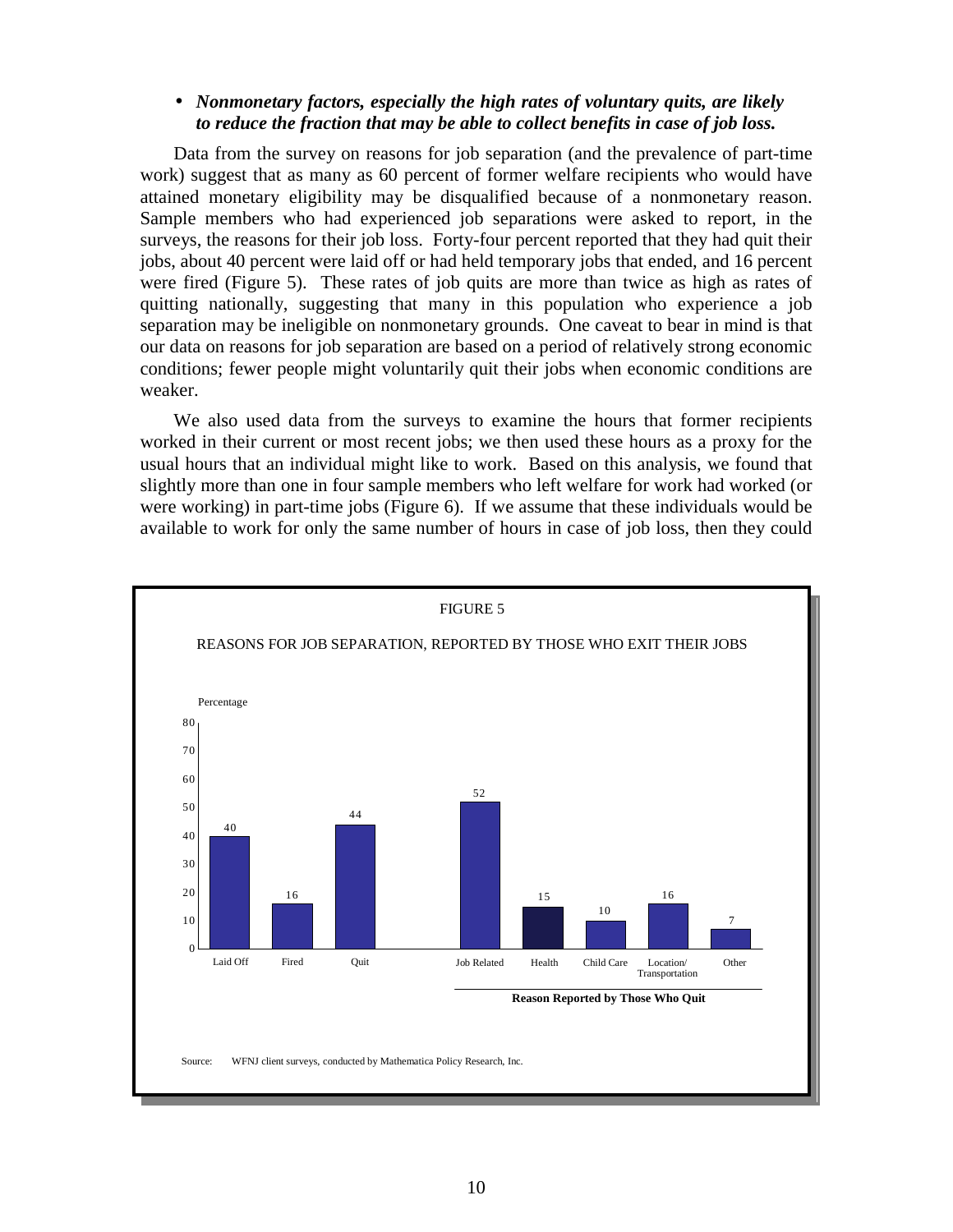

be disqualified for nonmonetary reasons.<sup>10</sup> Of course, these numbers should be viewed only as a very rough proxy for the fraction that might become disqualified due to parttime employment, as the number of hours that people work in their current or most recent jobs might not be equivalent to the number of hours that they would want to work in the future. For example, some former welfare recipients who work part time may be doing so because they were unable to find any other work, and many may be able to work full time if such jobs were available. Furthermore, these individuals may have little incentive to inform the UI office that they can work only part time. Nonetheless, these numbers provide some indication of the extent to which part-time work is prevalent in this population.

### • *Potential average UI weekly benefit amounts are relatively high, especially when compared with TANF payments.*

In New Jersey, average UI weekly benefit amounts of \$200 among those eligible would translate to around \$866 per month, compared with maximum monthly TANF benefit amounts of \$424 for a family of three. The relatively high UI weekly benefit amounts are also driven partly by the fact that New Jersey's weekly benefit calculations

 $10$ New Jersey's rules allow those who are looking for part-time work to be eligible for UI benefits if the claim is based on part-time work, there is part-time work available in the locality, and the claimant is available for enough weekly hours to earn an amount equal to the weekly benefit amount.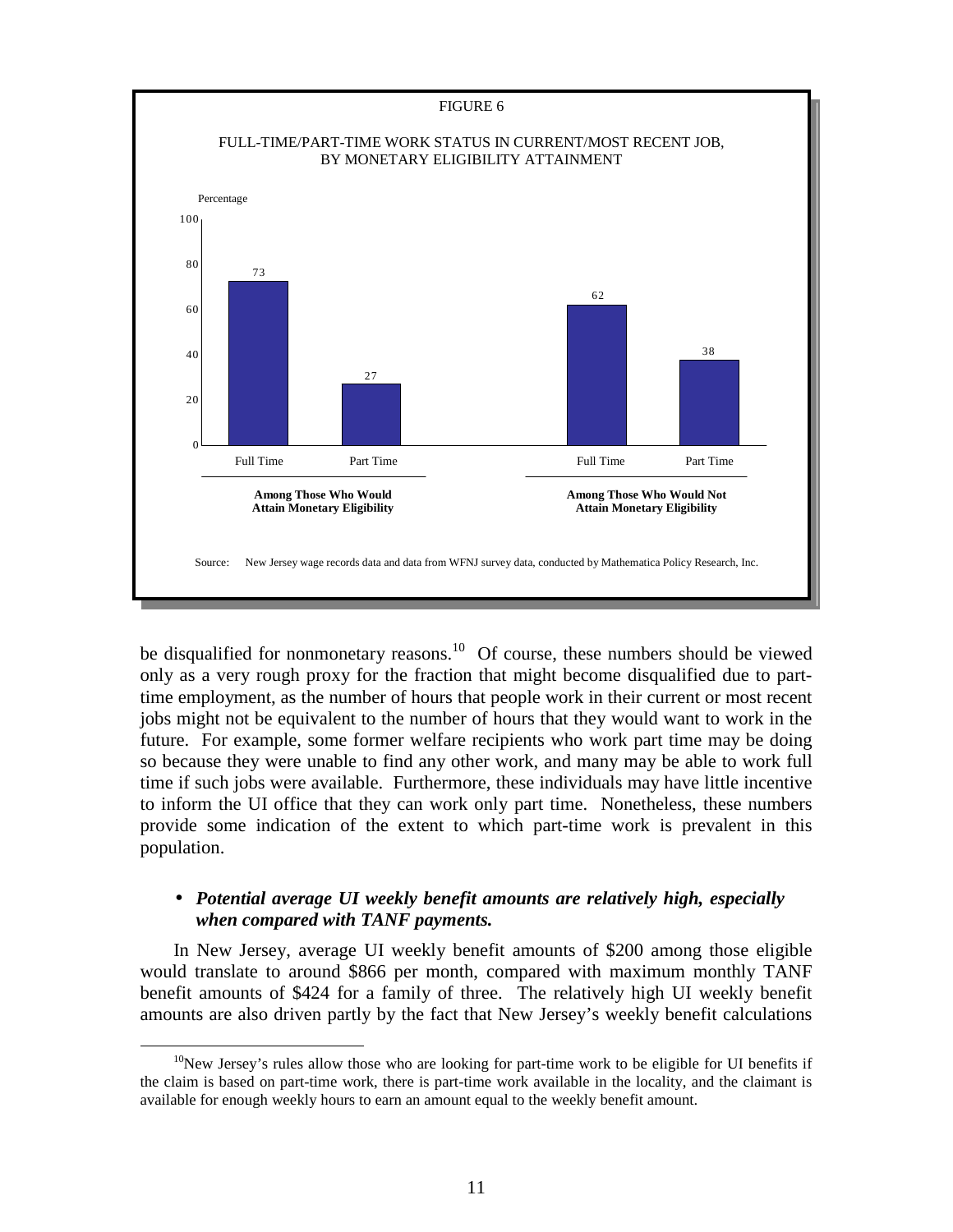are relatively generous compared with UI weekly benefit calculations in most other states. The average potential duration of UI benefits ranges from 20 to 23 weeks.

#### • *Because the maximum weekly benefit amount in New Jersey is high, very few former recipients would reach the maximum, or "be capped," with respect to the weekly benefit amounts for which they would be eligible.*

Overall, fewer than two percent of former TANF recipients had earnings that would yield weekly benefit amounts exceeding the maximum benefit amount. In comparison, roughly one-quarter of New Jersey's UI caseload had weekly benefits at the maximum during the late 1990s and early 2000s. The difference between the two groups is driven by the generally low wages earned by the population of former TANF recipients. With the low rates in this population that get capped at the maximum benefit amount, from a policy perspective in New Jersey, raising the maximum benefit levels further would not benefit this population much.

#### **2. Sensitivity of Key Outcomes to Alternative Definitions of UI Rules**

States vary substantially with respect to the minimum earnings that individuals need in order to qualify for UI. We calculated UI eligibility rates, average weekly benefit amounts, potential duration, and maximum benefits for the New Jersey sample, using a range of minimum qualifying earnings that corresponded roughly to the bottom decile (\$900), the median decile (\$1,600), and the top decile (\$2,800) among all states. We also calculated these benefits using the maximum qualifying earnings requirement (\$3,400) among the states. In conducting these simulations, we used a two-quarter work requirement (the most common requirement among states). We also examined how eligibility in New Jersey would change if a two-quarter rule were used as opposed to the 20-weeks-worked rule.

### • *Eligibility rates for this population are sensitive to the specification of the minimum qualifying earnings.*

Monetary eligibility rates vary by around 10 to 13 percentage points, depending on whether the minimum qualifying earnings are set at the levels of the highest or lowest states. As seen in Table 2, 63 to 66 percent of former recipients would have monetary eligibility when qualifying earnings are set at the level of the top decile of states, compared with 73 to 75 percent when set at the level of the lowest-decile states.<sup>11</sup> Not surprisingly, because the qualifying earnings level in the lower-decile states enables more people with lower earnings to be eligible, the potential average weekly benefit amounts, durations, and maximum benefit amounts would be slightly lower.

 $11$ It has to be kept in mind that in calculating these eligibility rates we are using the wages of workers in New Jersey, which tends to be somewhat high relative to some other states—probably those states with lower qualifying requirements.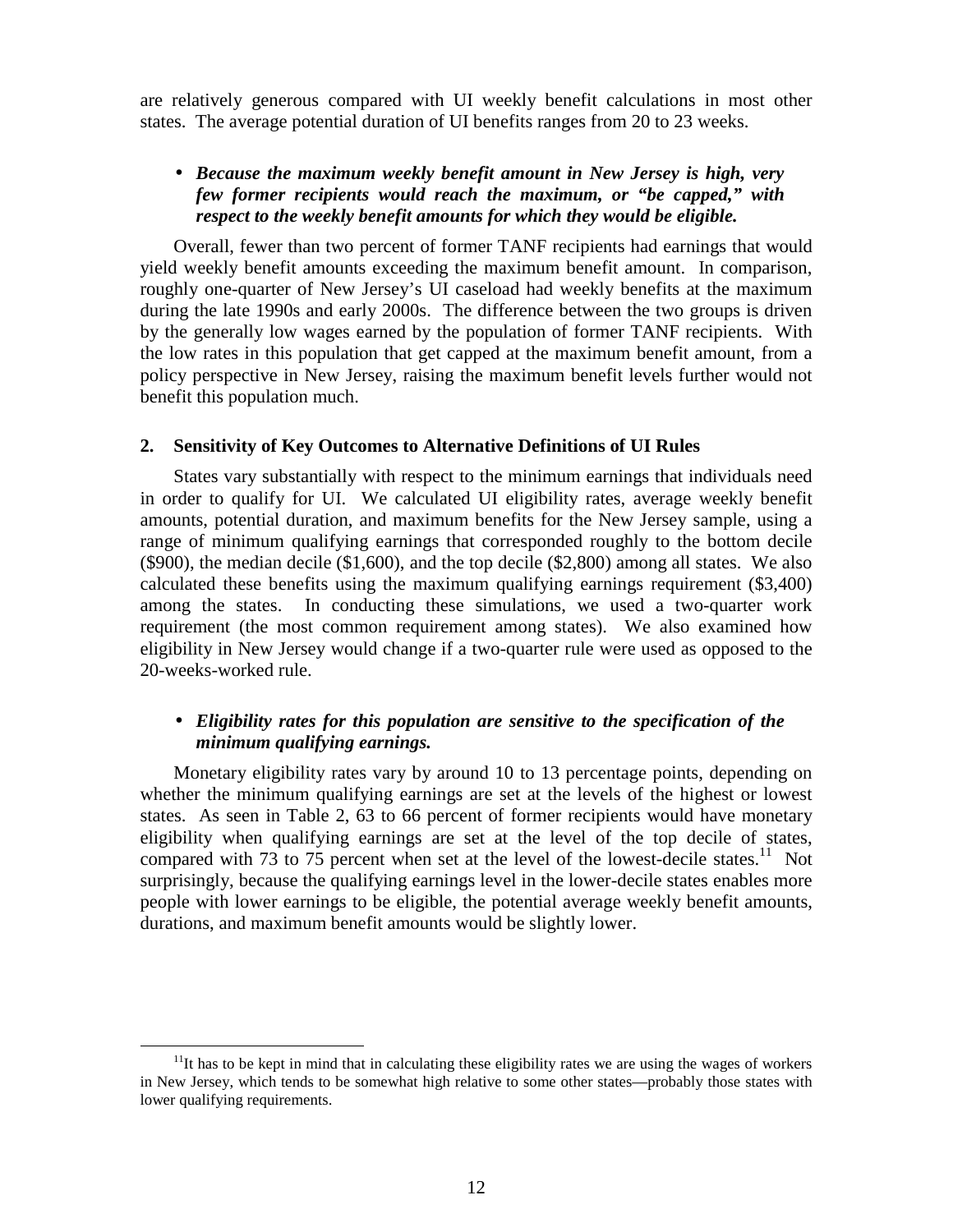#### TABLE 2

#### SENSITIVITY OF ELIGIBILITY TO ALTERNATIVE DEFINITIONS OF MINIMUM QUALIFYING EARNINGS OVER BASE PERIOD (Eighth Quarter After TANF Exit)

|                                                                                                                           | <b>UI</b> Monetary<br>Eligibility<br>(Percentage) | Weekly<br><b>Benefit</b><br>Amount<br>(Average<br>Dollars) | Potential<br>Duration<br>(Average<br>Weeks) | Percentage<br>with Capped<br>Potential<br>Duration | Maximum<br><b>Benefits</b><br>(Average<br>Dollars) |
|---------------------------------------------------------------------------------------------------------------------------|---------------------------------------------------|------------------------------------------------------------|---------------------------------------------|----------------------------------------------------|----------------------------------------------------|
| New Jersey's Rules with 20 Weeks                                                                                          | 57                                                | 218                                                        | 23                                          | 61                                                 | 5,095                                              |
| New Jersey's Rules with Two Quarters and<br><b>High-Quarter Earnings Requirements:</b><br>\$618<br>\$1,236<br>\$1,648     | 69<br>68<br>65                                    | 208<br>209<br>212                                          | 21<br>21<br>22                              | 51<br>52<br>54                                     | 4,514<br>4,569<br>4,698                            |
| Minimum Qualifying Earnings Set at:<br>Bottom Decile (\$900) of All States<br>High-quarter earnings requirements:<br>None | 75                                                | 203                                                        | 20                                          | 47                                                 | 4,213                                              |
| \$540<br>\$720                                                                                                            | 75<br>73                                          | 203<br>204                                                 | 20<br>20                                    | 47<br>48                                           | 4,218<br>4,271                                     |
| Median (\$1,600) of All States<br>High-quarter earnings requirements:                                                     |                                                   |                                                            |                                             |                                                    |                                                    |
| None                                                                                                                      | 71                                                | 206                                                        | 21                                          | 49                                                 | 4,378                                              |
| \$480                                                                                                                     | 71                                                | 206                                                        | 21                                          | 49                                                 | 4,378                                              |
| \$860                                                                                                                     | 71                                                | 207                                                        | 21                                          | 49                                                 | 4,403                                              |
| \$1,280                                                                                                                   | 69                                                | 208                                                        | 21                                          | 51                                                 | 4,518                                              |
| Top Decile (\$2,800) of All States<br>High-quarter earnings requirements:                                                 |                                                   |                                                            |                                             |                                                    |                                                    |
| None                                                                                                                      | 66                                                | 211                                                        | 22                                          | 53                                                 | 4,672                                              |
| \$840                                                                                                                     | 66                                                | 211                                                        | 22                                          | 53                                                 | 4,672                                              |
| \$1,680                                                                                                                   | 63                                                | 213                                                        | 22                                          | 55                                                 | 4,793                                              |

# • *Monetary UI eligibility seems somewhat less sensitive to the definition of high-quarter earning.*

A state's level of high-quarter earnings has only a small effect on UI monetary eligibility. We examined the extent to which monetary UI eligibility would vary if the high-quarter earnings were set at 30 percent, 60 percent, and 80 percent of minimum qualifying earnings.<sup>12</sup> As Table 2 shows, this parameter made a difference in UI monetary eligibility of only two to three percentage points.

 $12$ We dropped the 30 percent comparison for the levels of the lowest-decile state and the 80 percent comparison for the levels of the highest-decile state, as no state had numbers in those ranges.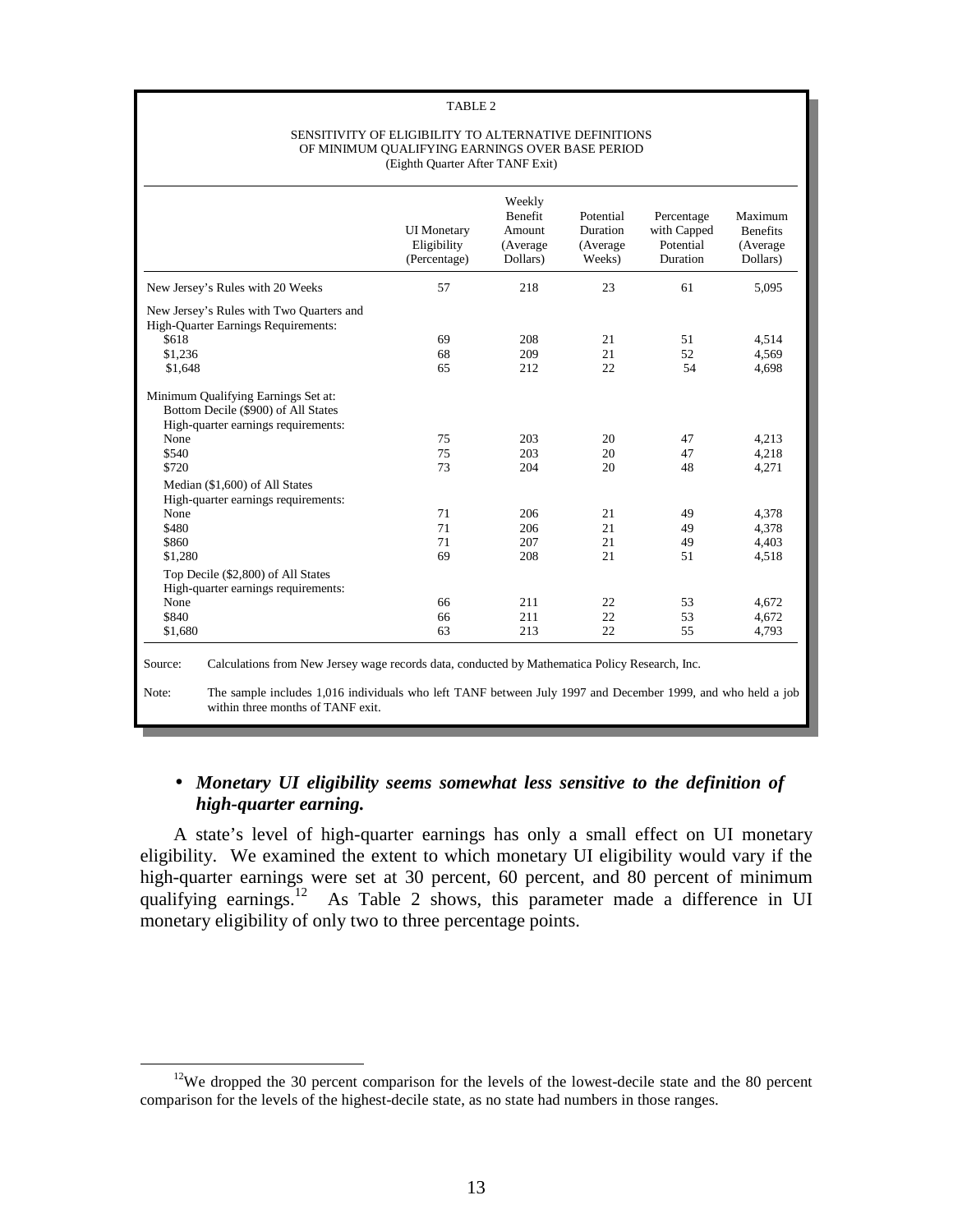### • *Changes in maximum weekly benefit levels would not affect weekly benefit amounts for most former TANF recipients unless the maximum were set at the levels used in the lowest-benefit states.*

Setting the maximum weekly benefit amounts at the level of the state with the lowest decile (\$234) resulted in weekly benefit amounts that were only about \$20 lower on average than when maximum weekly benefit amounts were set at the levels of the state with the highest (\$447). This small difference results primarily because former TANF recipients generally have fairly low wages; thus, very few former recipients are at the capped benefits levels except when these levels are set at the levels of the lowest-benefit states.

# • *Alternative base-period rules that include more recent periods to calculate eligibility, such as used in New Jersey, would allow former recipients to become monetarily eligible more quickly after TANF exit.*

In New Jersey, monetary eligibility is first calculated using the standard base period; if an individual does not achieve eligibility, two alternative definitions (last four completed quarters or the last three completed quarters plus the quarter of filing). Overall, following this approach of combining all definitions, including the standard definition, raises the monetary eligibility rates considerably during the early quarters after TANF exit, and by about three to five percentage points in each quarter thereafter (Figure 7). However, they do not have much effect on the overall fraction that become eligible over a two-year period, despite the prevalence of relatively high job turnover in

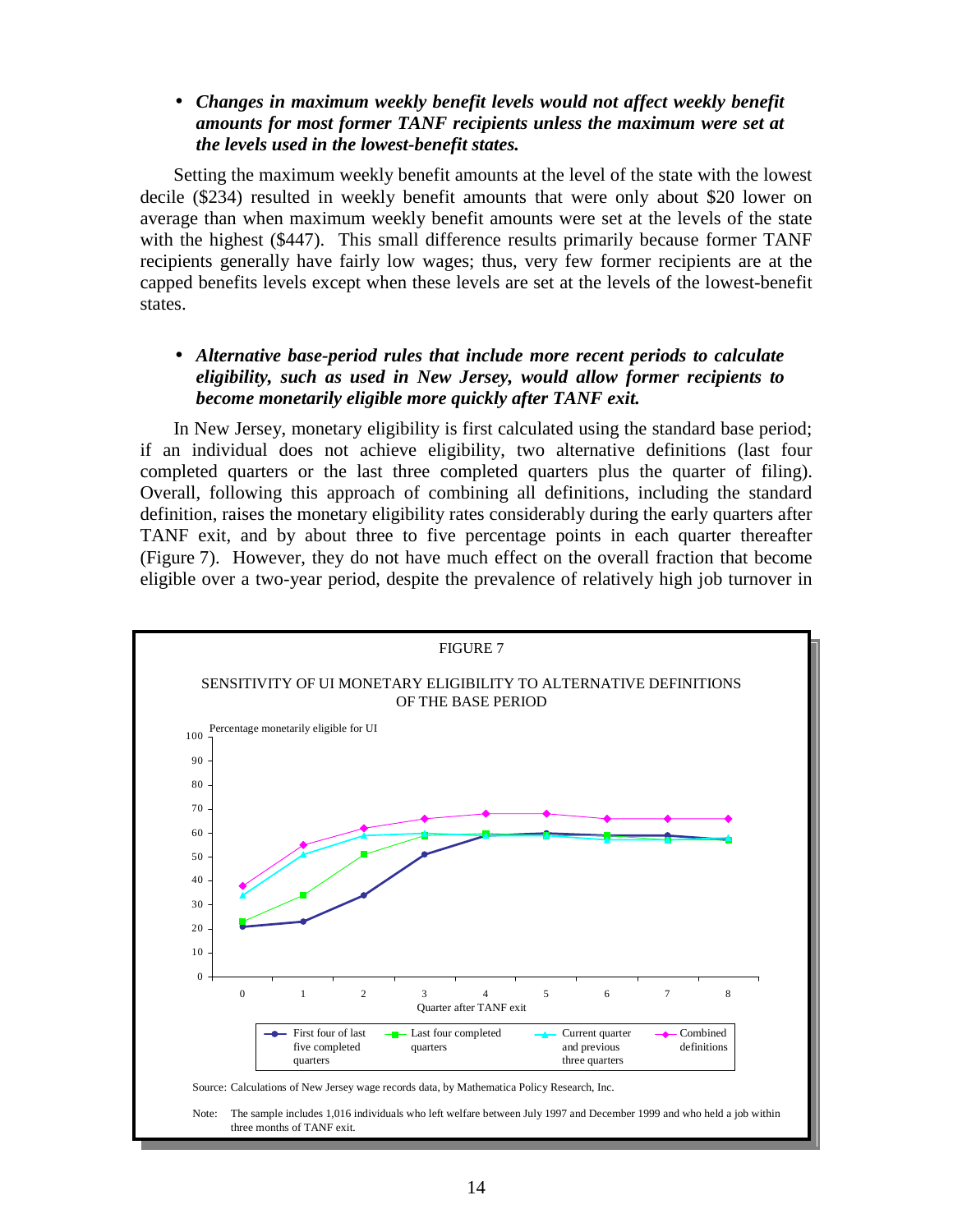this population. This is probably because the monetary eligibility requirements are sufficiently low that once a person has entered the labor force, they are likely to retain monetary eligibility, even if they become unemployed for a few months.

# **3. UI Claims and Benefits**

Analyses of the claims data to determine the access to the UI system and characteristics of the claims indicate that:

## • *Access to the UI program does not appear to be a problem, as many who lost jobs filed claims.*

Just over half of those who exited welfare and found work had filed one or more initial claims during the three year period after TANF exit. These relatively high rates of claims filed may be partly due to the fact that job cycling is relatively common for those who leave welfare and find jobs. In fact, nearly half of the claims filed were during the early months after job start, when rates of job loss are the highest. Additionally, to the extent that some of these job cyclers return to welfare, TANF program rules require those who have ever worked to file claims, further increasing the number who file UI claims (Table 3).

# • *Former TANF recipients who filed UI claims were somewhat less likely than claimants statewide to have monetary eligibility.*

Slightly fewer than three-quarters of the former TANF recipients who filed claims had sufficient base-period earnings and employment to be monetarily eligible (Table 4).<sup>13</sup> Nearly 70 percent of those with monetary disqualifications were disqualified because of

| TABLE <sub>3</sub>                                                                                                 |                     |  |
|--------------------------------------------------------------------------------------------------------------------|---------------------|--|
| NUMBER OF CLAIMS FILED BY FORMER TANF RECIPIENTS<br>IN OUR STUDY OVER THE THREE-YEAR PERIOD<br>FOLLOWING TANF EXIT |                     |  |
|                                                                                                                    | <b>Study Sample</b> |  |
| Number Exiting TANF for Work                                                                                       | 929 <sup>a</sup>    |  |
| Number Filing a Claim                                                                                              | 493                 |  |
| <b>Total Number of Claims Filed</b>                                                                                | 741                 |  |
| Percent Filing a Claim                                                                                             | 53                  |  |
| Percentage Filing More than One Claim                                                                              | 60                  |  |
| Average Number of Claims Filed                                                                                     | 1.5                 |  |

Source: Calculation of New Jersey UI claims data, by Mathematica Policy Research, Inc.

<sup>a</sup>In Chapter II, we identified 1,023 as having left TANF for work. We excluded 94 individuals from the claims data analysis either because they did not have a full three year follow-up period of claims data <sup>a</sup>In Chapter II, we identified 1,023 as having left TANF for work. We excluded 94 individuals from the available after TANF exit, or because we did not have valid Social Security number matches for them.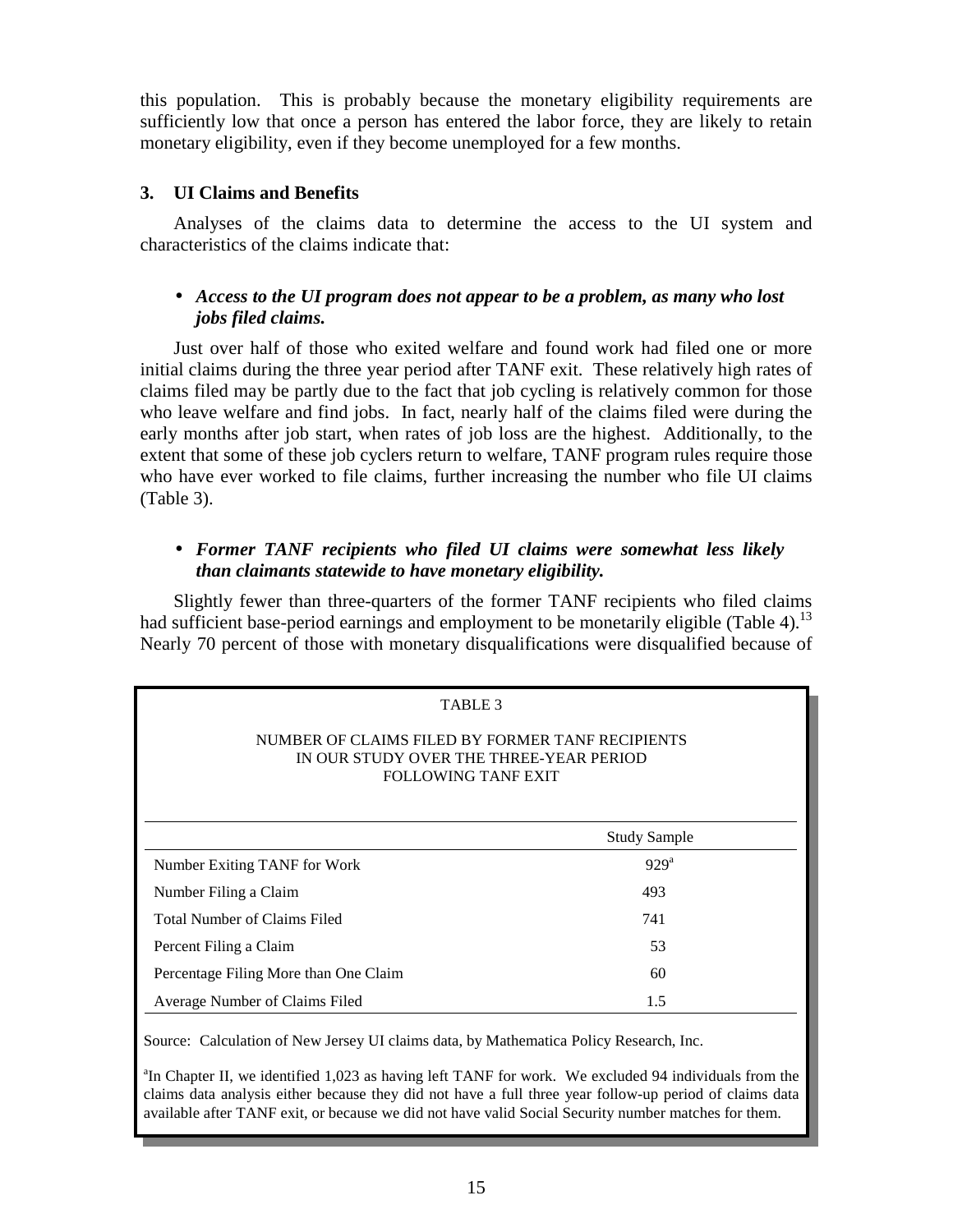#### TABLE 4

|                                      | Study Sample of<br>Former TANF<br>Recipients | <b>Statewide Population</b><br>Claimants (2001) |
|--------------------------------------|----------------------------------------------|-------------------------------------------------|
| Number of Initial UI Claims          | 741                                          |                                                 |
| Number with monetary eligibility     | 534                                          |                                                 |
| Proportion with monetary eligibility | (0.721)                                      | (0.860)                                         |
| Number with Separation Issues        | 297                                          |                                                 |
| Voluntary quits                      | 160                                          |                                                 |
| <b>Misconducts</b>                   | 124                                          |                                                 |
| Number with Separation Denials       | 216                                          |                                                 |
| Voluntary quits                      | 150                                          |                                                 |
| <b>Misconducts</b>                   | 56                                           |                                                 |
| Proportion of Initial Claims with:   |                                              |                                                 |
| Separation issues                    | (0.401)                                      | (0.239)                                         |
| Voluntary quits                      | (0.216)                                      | (0.096)                                         |
| Misconducts                          | (0.167)                                      | (0.143)                                         |
| Separation denial                    | (0.291)                                      | (0.141)                                         |
| Voluntary quits                      | (0.202)                                      | (0.082)                                         |
| Misconducts                          | (0.076)                                      | (0.059)                                         |

#### MONETARY AND NONMONETARY DISQUALIFICATIONS AMONG CLAIMS FILED

Source: Calculation of New Jersey UI claims data and aggregate data submitted by the state to USDOL, by Mathematica Policy Research, Inc.

insufficient earnings, about 23 percent had no weeks worked or had worked in noncovered employment, and a small fraction were disqualified for other reasons. This rate of monetary eligibility among filers is higher than our estimate in Section E.1 that roughly 55 to 60 percent were likely to be monetarily eligible for UI in any given quarter. This is not surprising since it is likely that individuals who have more earnings are more likely to file for UI than those with less earnings since expect that they are eligible. Among those who are ineligible for UI the reasons are broadly consistent with our findings in Section E.1. A smaller fraction of former TANF recipients than UI claimants statewide had monetary eligibility (73 percent, versus 86 percent statewide).

### • *Ineligibility due to nonmonetary issues was twice as high in claims filed by former TANF recipients as in claims by filers statewide.*

Nearly 40 percent of all claims filed by former TANF recipients had separation issues; 30 percent had separation denials (Table 4). During the same period, by comparison, about 24 percent of claims statewide had separation issues, and about 14 had separation denials. These rates are driven by high rates of voluntary quits (without good cause), as well as by job separation due to misconduct. The claims data confirm our analyses from survey data that nonmonetary issues are likely to be quite important for this population of former welfare recipients (Table 4).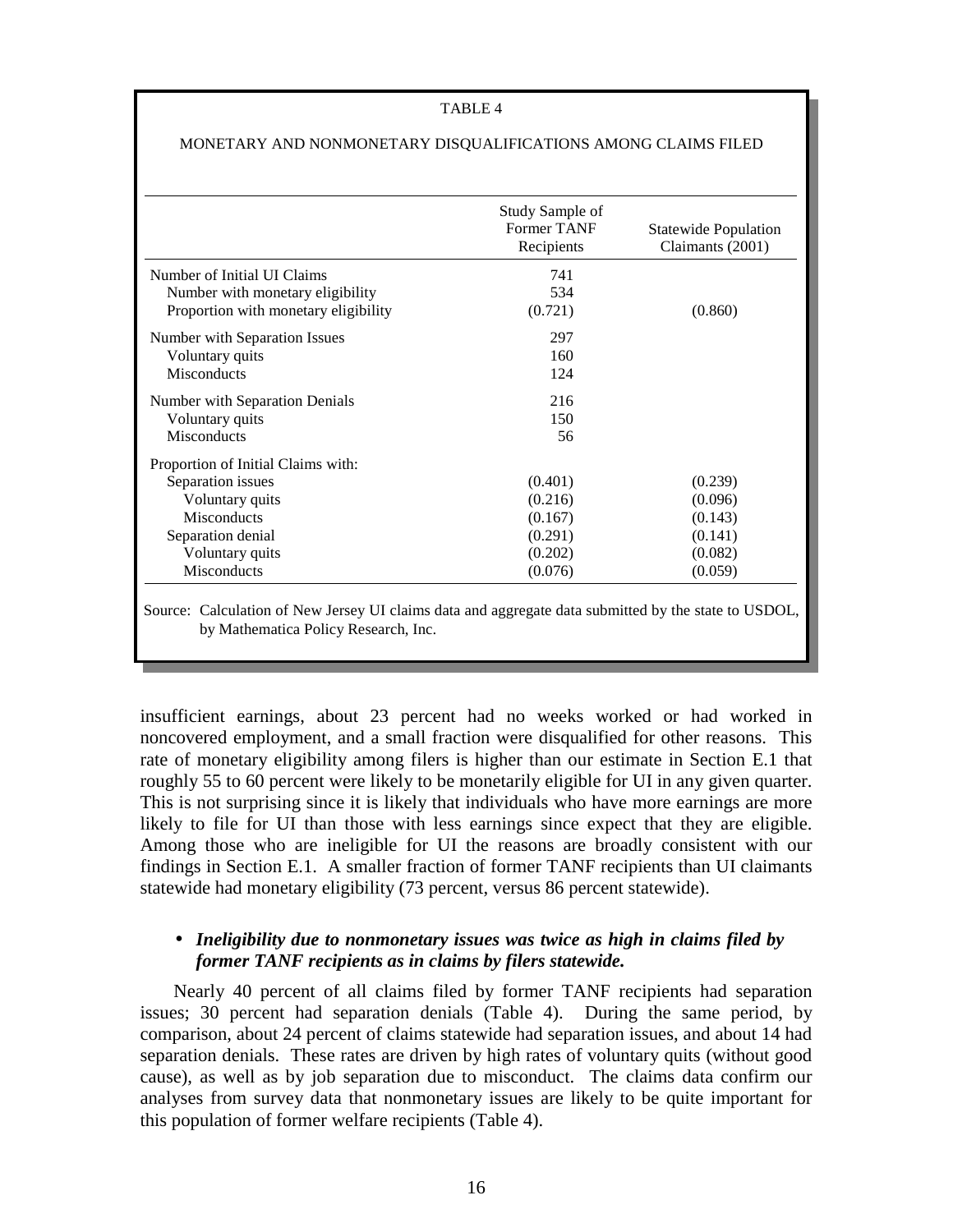#### • *Relatively few claimants were disqualified for seeking part-time work.*

A considerable minority of former recipients had worked part-time and had filed claims, but very few claimants were disqualified because of a part-time work requirements. Either they chose to seek full-time work, or were not disqualified because of New Jersey's rules regarding part-time work. New Jersey law allows claimants to seek part-time work if the claim is based on part-time work, if part-time work is available in their occupation and locality, and if the claimant is looking for sufficient hours to earn an amount equal to the weekly benefit rate.

### • *Fewer claims filed by former TANF recipients than those filed by claimants statewide resulted in first payments.*

Fifty-six percent of claims filed by former TANF recipients resulted in first payments, compared with 70 percent of the claims statewide (Table 5). This difference is driven largely by higher rates of monetary and nonmonetary disqualification in this group, rather than by failure to receive payments among those eligible. New Jersey's relatively generous rules with respect to separation denials for misconduct allow many former TANF recipients to begin receiving payments after a five-week waiting period. Rates of first payments are likely to be lower in states with less generous rules.

### • *The majority who file claims, however, eventually return to work.*

Consistent with their patterns of cycling in and out of jobs, the majority (90 percent) of those who filed claims had found employment subsequent to their filing a claim. Nearly two-thirds returned directly to employment, while one in four returned to TANF first, and then subsequently found a job.

|                                                                                                                                          | TABLE 5                                      |                                                    |
|------------------------------------------------------------------------------------------------------------------------------------------|----------------------------------------------|----------------------------------------------------|
| PAYMENT RECEIVED AMONG THOSE WHO FILED CLAIMS                                                                                            |                                              |                                                    |
|                                                                                                                                          | Study Sample of<br>Former TANF<br>Recipients | <b>Statewide Population</b><br>of Claimants (2001) |
| Number of Initial Claims<br>Number with a first payment<br>Proportion with a first payment                                               | 741<br>418<br>(0.564)                        | (0.70)                                             |
| Number with Separation Denials<br>Number with a first payment<br>Proportion with a first payment                                         | 216<br>115<br>(0.532)                        |                                                    |
| Number with Monetary Eligibility and<br>No Separation Disqualification<br>Number with a first payment<br>Proportion with a first payment | 256<br>223<br>(0.871)                        |                                                    |
| Source: Calculation of New Jersey UI claims data, by Mathematica Policy Research, Inc.                                                   |                                              |                                                    |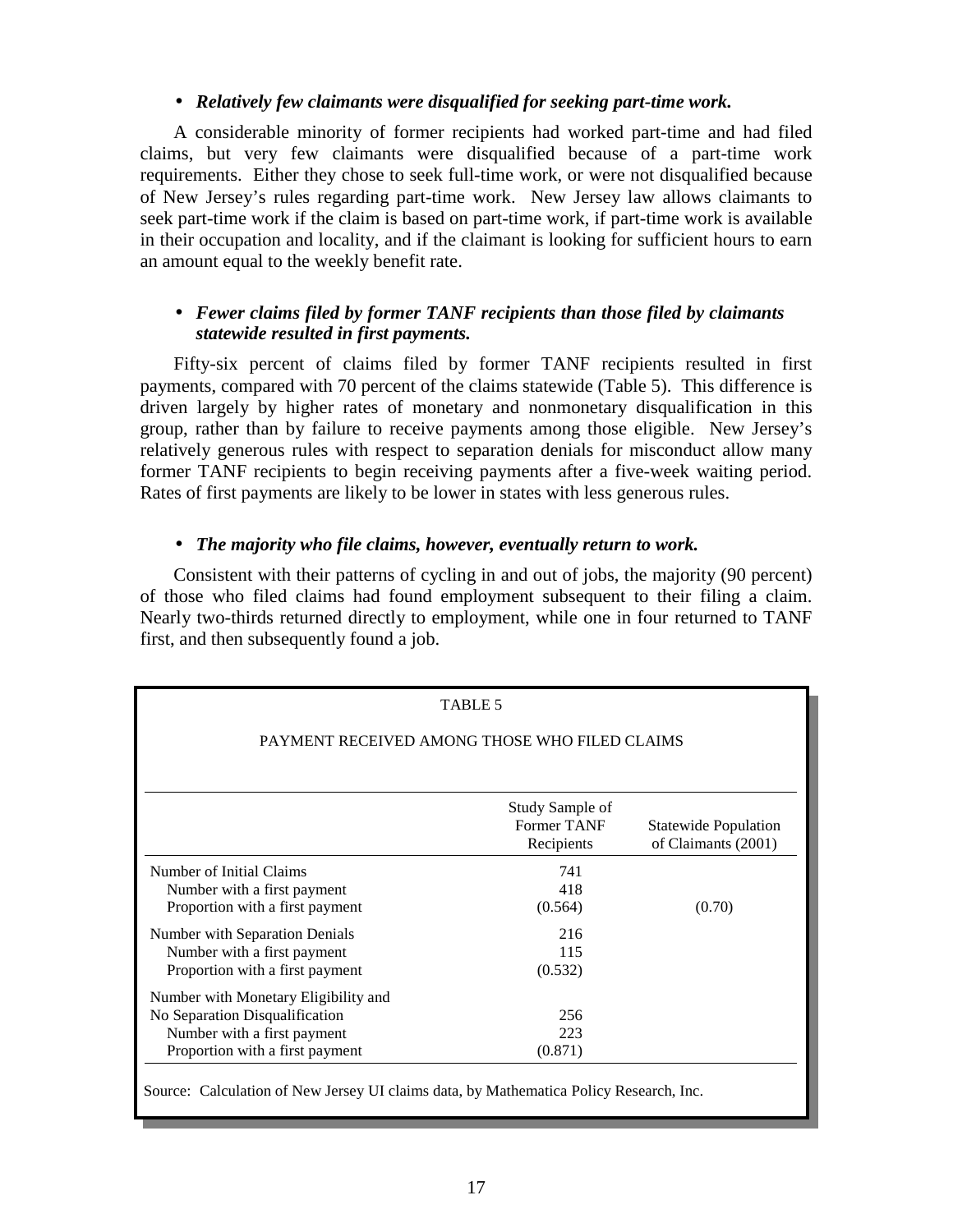#### **F. CONCLUSIONS**

Our findings suggest that compared with earlier times, a higher fraction of former TANF recipients who leave welfare and find employment potentially attain monetary eligibility for UI. Additionally, access to the UI system among former TANF recipients does not seem to be a problem. Former TANF recipients are aware of, and file for UI insurance. However, because former TANF recipients who find jobs tend to have low wages and intermittent employment, and because they are more likely than other workers to have noncovered jobs, they are somewhat less likely to have monetary eligibility for UI than all other workers. The somewhat lower rates of monetary eligibility for this group are also driven in part by those who return to TANF who are required to file UI claims regardless of their likelihood of UI eligibility. Furthermore, higher rates of voluntary quits and firing due to misconduct among this population further reduce the group's eligibility relative to the broader population of workers.

Concerns about decreases in UI participation rates and need for UI program rules to keep pace with the changing characteristics and needs of the UI workforce have led some to advocate reforms to the UI system. Many of these reforms focus on defining labor force attachment, identifying what constitutes separation through no fault, defining ability and availability for work, and increasing the currently low levels of benefits in many states. Our study shows that potential monetary eligibility rates for this population are sensitive to UI program parameters, especially the levels at which states set their minimum qualifying earnings and the amount of employment required over the base period. We find that alternative definitions of the base period that allow more recent quarters of work to count toward eligibility will allow more former TANF recipients who leave welfare for work to potentially become eligible for UI more quickly, but it does not affect eligibility in the longer period. Thus the extent to which these rules might affect this population depends on the extent to which these individuals experience job turnover, especially soon after they enter the labor force for the first time. Finally, our findings suggest that expansions of "good cause" quits may enable many former TANF recipients who leave welfare and find employment to access UI benefits in case of job loss. Of course, one has to keep in mind that any expansion of eligibility or increase in benefits would add to the costs of the program and to UI taxes.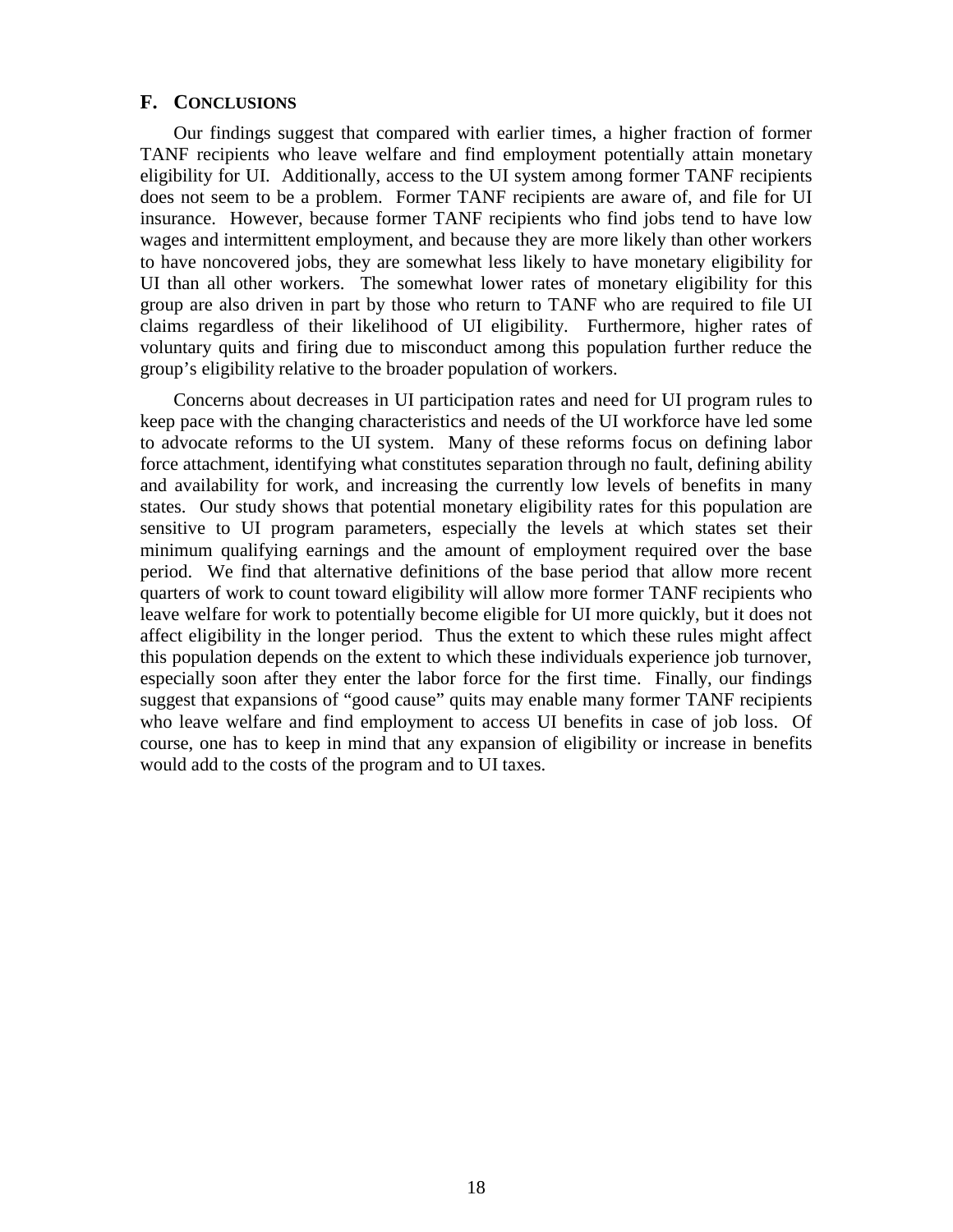#### **REFERENCES**

- Advisory Council on Unemployment Compensation. "Collected Findings and Recommendations: 1994-1996." 1996.
- Boushey, Heather, and Jeffrey Wenger. "Will the States Deliver? Former Welfare Recipients and Unemployment Insurance." Washington, DC: Economic Policy Institute, March 2002.
- Decker, Cynthia K. Gustafson, and Phillip B. Levine. "Less-Skilled Workers, Welfare Reform, and the Unemployment Insurance System." *Research in Labor Economics*, vol. 20, 2001, pp. 395-432.
- General Accounting Office. "Unemployment Insurance: Role as Safety Net for Low-Wage Workers is Limited." GAO-01-181. Washington, DC, 2000.
- Holzer, Harry. "Unemployment Insurance and Welfare Recipients: What Happens When the Recession Comes?" Urban Institute, Washington, DC: Urban Institute, 2000.
- Kaye, Kelleen. "Unemployment Insurance as a Potential Safety Net for Former Welfare Recipients." Washington, DC: U.S. Department of Health and Human Services, 1997.
- Kaye, Kelleen. "Re-Examining the Potential Role of Unemployment Insurance as a Safety Net for Workers at Risk of Public Assistance Receipt." Paper prepared for the DOL/ETA National Research Conference on Workforce Security Issues, Washington, DC, June 26-27, 2001.
- Rangarajan, Anu, and Amy Johnson. "Current and Former WFNJ Clients: How Are They and Their Children Faring 40 Months Later? " Princeton, NJ: Mathematica Policy Research, Inc., January 2002.
- Rangarajan, Anu, Peter Schochet, and Dexter Chu. "Employment Experiences of Welfare Recipients Who Find Jobs: Is Targeting Possible?" Princeton, NJ: Mathematica Policy Research, Inc., August 1998.
- Vroman, Wayne. "Effects of Welfare Reform on Unemployment Insurance." Washington, DC: The Urban Institute, 1998.
- Vroman, Wayne. "Low Benefit Recipiency in State Unemployment Insurance Programs." Washington, DC: The Urban Institute, June 2001.
- Vroman, Wayne. "Unemployment Insurance Primer: Understanding What's at Stake as Congress Reopens Stimulus Package Debate." Washington, DC: The Urban Institute, January 2002.
- Wandner, Stephen A., and Andrew Stettner. "Why are many jobless workers not applying for benefits?" in *Monthly Labor Review*, June 2000.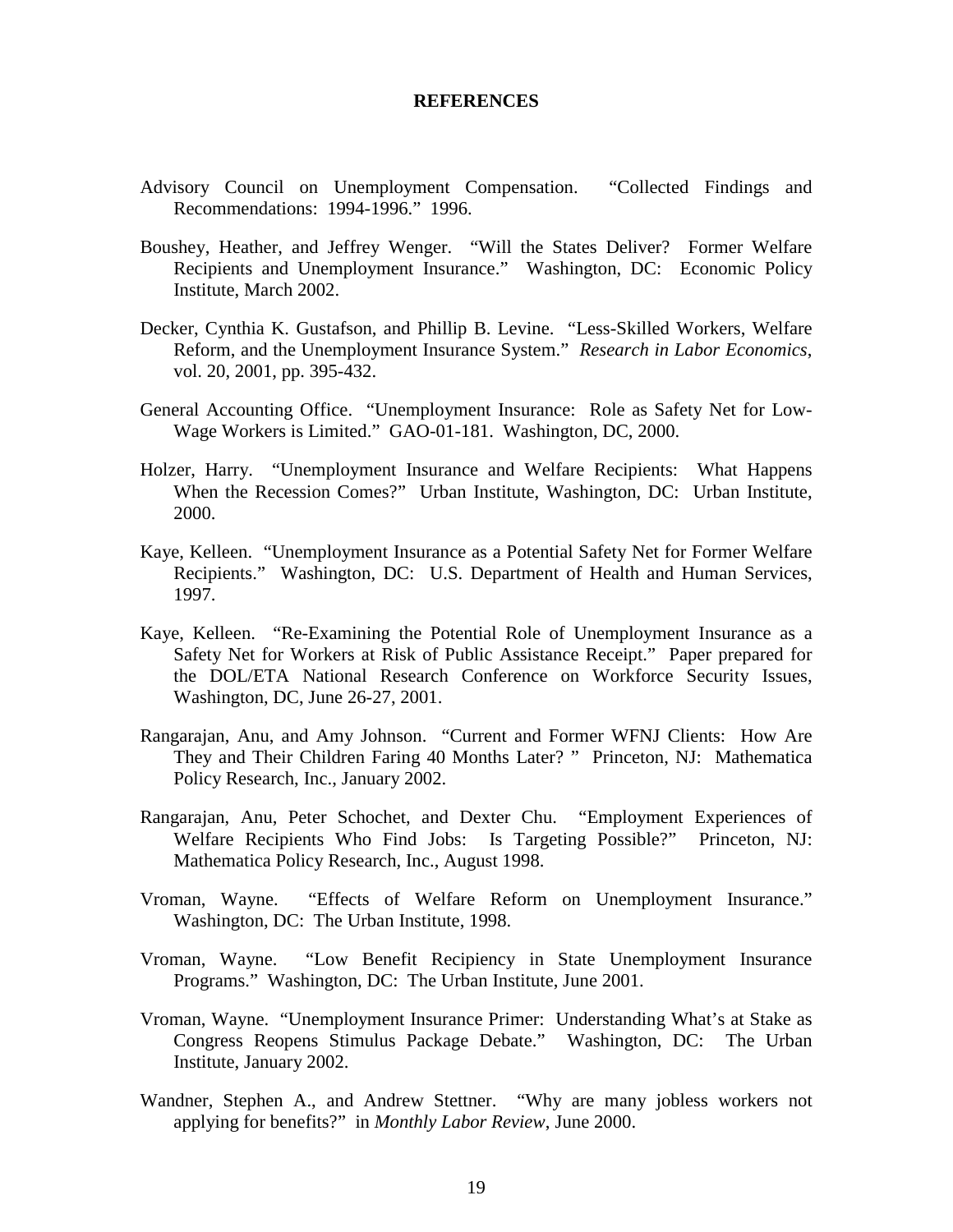#### APPENDIX TABLE 1

#### CHARACTERISTICS OF UI STUDY SAMPLE MEMBERS AT THE TIME OF WFNJ ENTRY

|                                                             | Percentages/(Average) |
|-------------------------------------------------------------|-----------------------|
| Female                                                      | 96                    |
| Average Age (in Years)                                      | (29)                  |
| <b>Educational Attainment</b>                               |                       |
| Less than high school diploma or GED                        | 36                    |
| High school diploma or GED                                  | 50                    |
| More than high school diploma or GED                        | 14                    |
| Employed During Two-Year Period Prior to WFNJ Entry         | 55                    |
| Race/Ethnicity                                              |                       |
| African American                                            | 55                    |
| Hispanic                                                    | 18                    |
| White                                                       | 25                    |
| Other                                                       | $\mathbf{1}$          |
| Does Not Speak English at Home                              | 9                     |
| Is a U.S. Citizen                                           | 95                    |
| Average Number of Children Younger than Age 18 in Household | (1.9)                 |
| Age of Youngest Child (in Years)                            |                       |
| Younger than 3                                              | 40                    |
| $3$ to $5$                                                  | 28                    |
| 6 or older                                                  | 32                    |
| Household Type                                              |                       |
| Single parent                                               | 81                    |
| Two parent                                                  | 8                     |
| Other multiple adult<br>Other single adult                  | 8<br>3                |
|                                                             |                       |
| <b>Marital Status</b><br>Never married                      | 71                    |
| Married                                                     | 7                     |
| Separated/widowed/divorced                                  | 22                    |
| Household Member Receiving SSI                              | 7                     |
| Lived in Two-Parent Household as a Child                    | 53                    |
| When Growing Up, Family Received Welfare                    | 39                    |
| <b>Sample Size</b>                                          | 1,016                 |

Note: Percentages may not sum to 100 percent due to rounding.

GED = general educational development certificate; SSI = Supplemental Security Income.